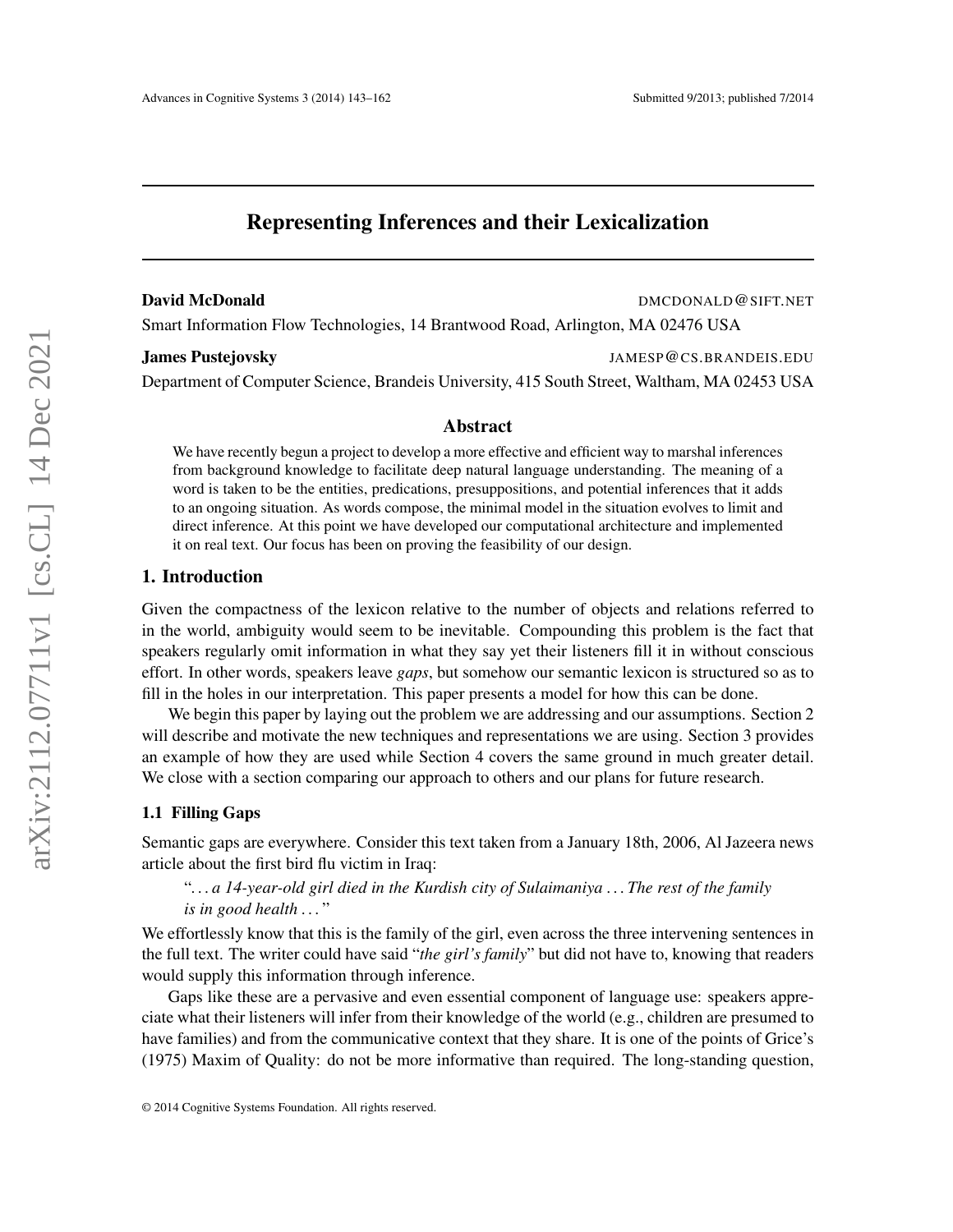of course, is how this is done. How is our extensive body of background knowledge and inference organized? How do we deploy it so effortlessly? That is the subject of this paper, where we lay out some of our initial results from a recently initiated project.

## 1.2 Speed Implies Structure

Psycholinguists have known for decades that language comprehension is immediate, incremental, and works on all levels at once: syntactic, semantic, discourse, and pragmatic (Marslen-Wilson, 1973). People interpret utterances word by word without noticeable delay. Recent work has shown that an event verb will activate its prototypical objects in just the time it takes to hear the verb and that this will influence the interpretation of later syntactic structures (Matsuki et al., 2011).

When cognitive psychologists explain this ability, they talk about people having *schemas* that organize their knowledge of ordinary things and events (Bartlett, 1932). This resonates with the ideas and mechanisms of frames and scripts that were developed in artificial intelligence and linguistics more than thirty years ago (Minsky, 1975; Fillmore, 1976). These mechanisms encode knowledge about conventional types of events and situations that people know about or have experienced: birthday parties, presidental inaugurations, eating at a restaurant, etc. They provide expectations about what is likely to happen and what defaults to assume in order to account for things that must have happened but were not witnessed.

In areas of research such as neuroscience (Speer et al., 2009) or cognitive linguistics (Bergen, Chang, & Narayan, 2004), what a schema consists of or what it means, computationally, to 'activate' a schema and 'provide' expectations has different answers – it is usually not the point of their research. It is, however, the point of our own research. This paper describes our computational account of what schemas are, how they are activated, their mechanisms for controlling interpretation, and how they provide expectations, implicatures, and defaults.

#### 1.3 The Importance of Knowledge

The knowledge-rich approaches of the 1970s and 1980s were abandoned by main-stream natural language research as part of the move to 'empirical' approaches that were made possible by the construction of large machine-readable text corpora and advances in machine learning (Church & Mercer, 1993). At about the same time, a shift to ever-larger projects increased the salience of the "knowledge acquisition problem" – that without a vast amount of knowledge, systems will be too brittle and will fail on anything outside of what has been expressly modeled. As a result, people working in natural language typically use shallow techniques that stop with just a description of what a text says and has none of the active, "fill in the gap" inferential capability that is critical for full, deep language understanding.

We agree that knowledge modeling is difficult. It is intellectually challenging to come up with conceptualizations that have the requisite sensitivity to context, the capacity for composition, and associated expectations for actions and inference. But this background knowledge is absolutely needed if automated systems are to learn from reading or fully understand our instructions. We are not alone in this belief, as witnessed by the steady body of work by other groups (Van Durme, Michalak, & Schubert, 2009; Montazeri & Hobbs, 2011). Moreover, there are now substantial knowledge stores to draw on. In addition to Schubert's KNEXT, there are ConceptNet (Speer,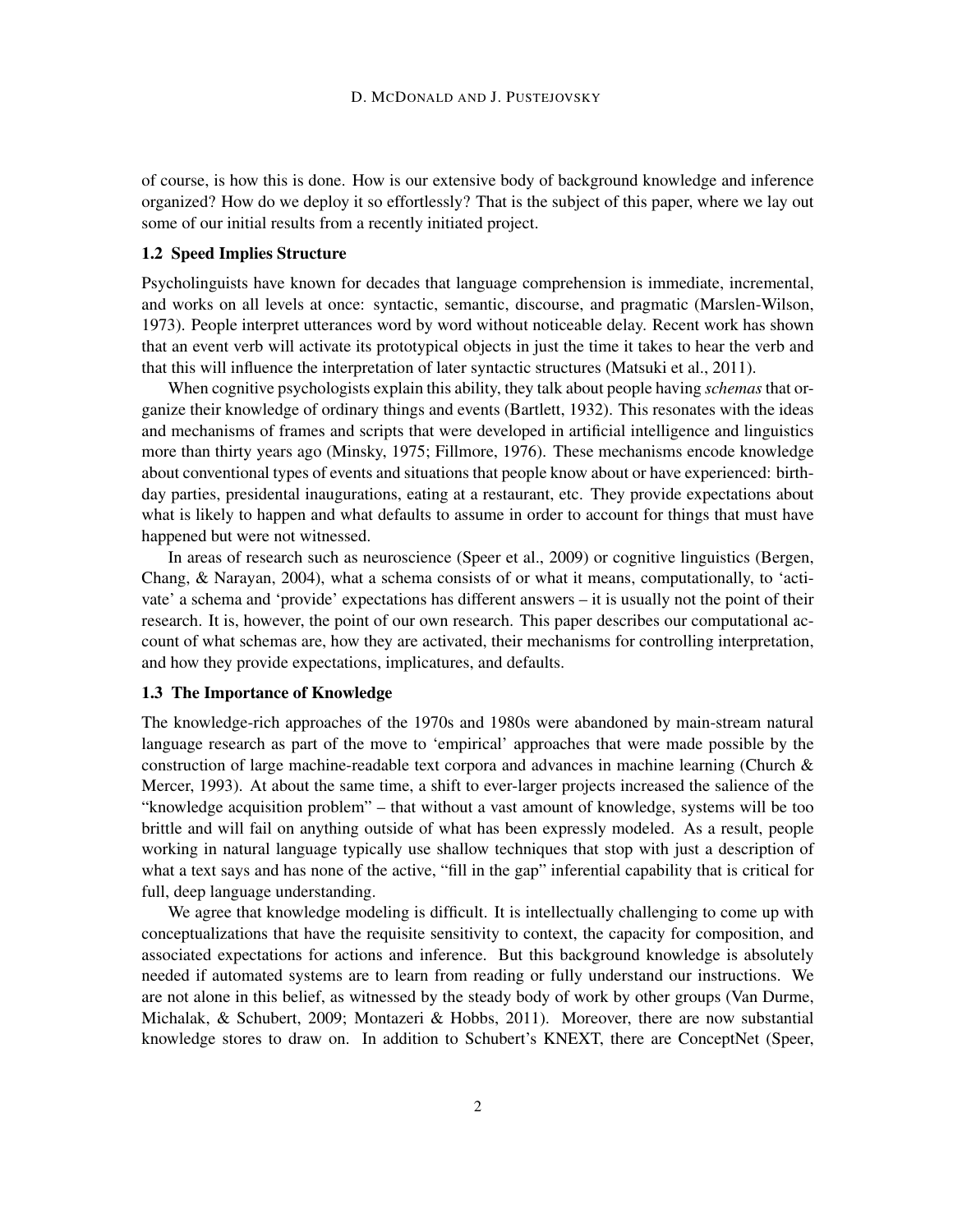Havasi, & Lieberman, 2008), FrameNet (Fillmore & Baker, 2001), and the long-term products of the CYC project (Guha & Lenat, 1993). Hence, we do not presume to do this by ourselves. Once our designs have been refined through testing on a realistic corpus against the series of prototypes we will implement, we intend to formalize our knowledge requirements and look for assistance from like-minded people in the language-centric part of the knowledge-representation community for follow-on collaborations.

#### 1.4 Our Research Focus

Our work focuses on how inferences are marshaled from background knowledge when we use language. In order to focus our efforts, we have pushed to one side issues that we know are important parts of any operational solution, but which now would just be a distraction.

- We are working from a corpus of written texts, not speech;
- We are not dealing with dialogue;
- We are not trying to acquire background knowledge automatically.

Instead, we are working out how highly efficient, lexically triggered inference and expectation can happen at all. We are deliberately not yet invested in a particular ontology or a large knowledge store. We think it is more important to test and refine our computational machinery before drawing on the work listed above and working at a larger scale.

In the next section we lay out the elements of our architecture and summarize our claims. In Section 3 we illustrate them with the example that we drew on when formulating our design. We follow this with a smaller, but thoroughly implemented, example in Section 4 that we walk through in detail. We conclude with a discussion of related work and our future plans.

# 2. Representation: Situations, Predicates, and Packets

Every cognitive architecture has a notion of *working memory*: some means of defining and delimiting what it will attend to and what it can be aware of at any given moment. Every architecture also has a *control structure*: a policy or mechanism dictating what actions it will take and in what order.

In our architecture<sup>1</sup> –  $C3$  – our working context is a *situation*, where what we mean by 'situation' is close to what it means from situation semantics (Barwise & Perry, 1983). We use a data-directed, event-driven control structure that adapts techniques used in our language analysis engine *Sparser* (McDonald, 1992; McDonald, 1996). We focus on the notion of a "situation type": a reoccurring pattern of events and participants.<sup>2</sup> A populated situation accompanies an ongoing discourse and supplies the information that is latent in the words of a text. In our view, situations hold the general world knowledge that perception unconsciously brings to mind. They supply the bulk of information that lies below the perceivable tip of the iceberg.

At its base, the situation holds representations of the entities, events, and predications that have been mentioned in the ongoing discourse. It provides a minimal model that consists of a set of typed structured objects. For example, if the text is "*a 14-year-old girl*" then, when that phrase has

<sup>1.</sup> The name C3 stands for "the Compositional Construction of Context".

<sup>2.</sup> The situation semantics literature has instead focused on situations as a device that provides a denotation for a complex of events and participants.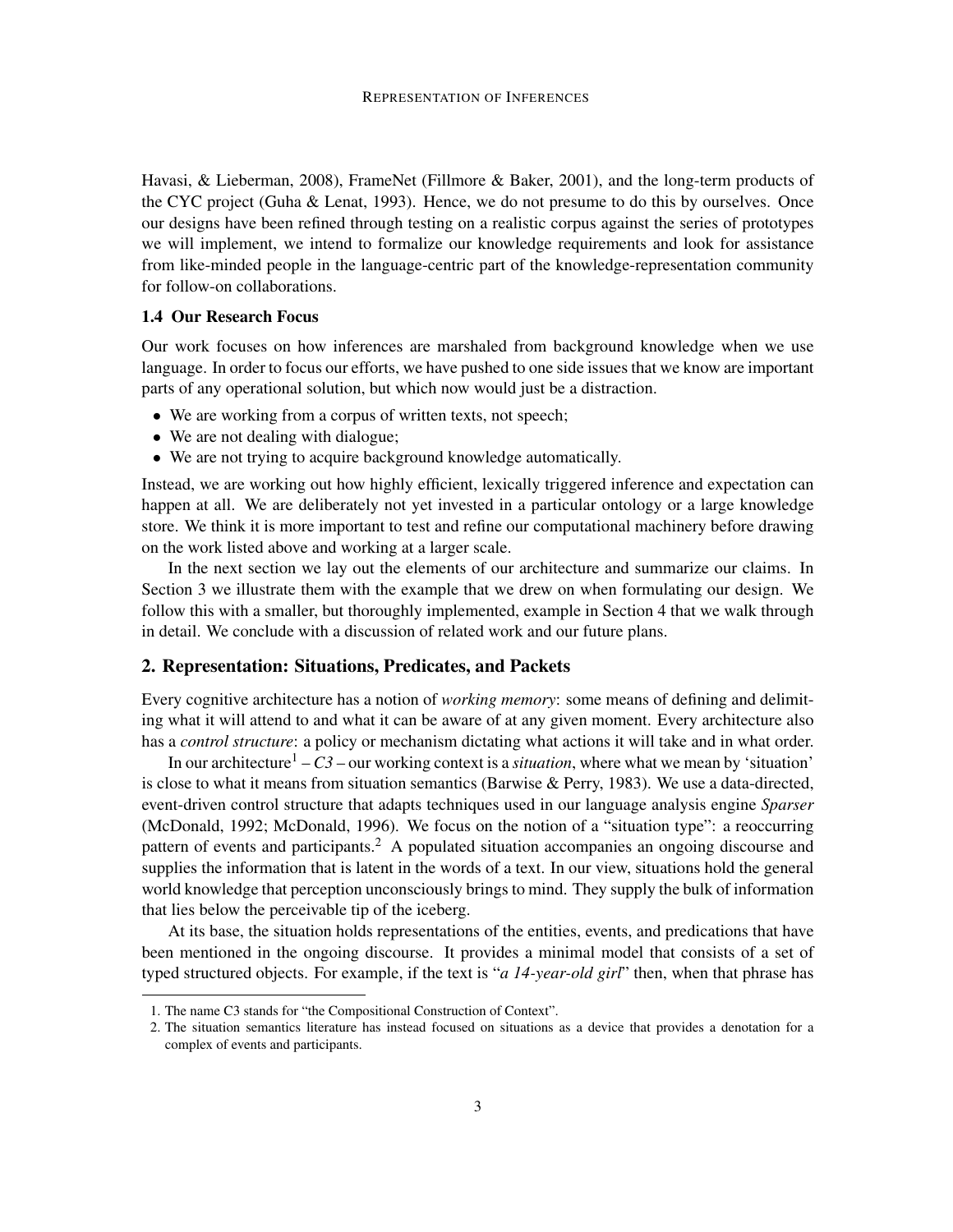been read, the situation contains representations of the girl, the age, and of the fact that the girl is described as being that age.

#### 2.1 Lexicalized Pragmatics

In a lexicalized grammar, the terminals of the rules are specific words instead of lexical categories such as proper noun or transitive verb. We propose to lexicalize meaning and inference – to instantiate it directly from the incremental composition of the meaning of the words in a text without using an intervening logical form.

The meaning of words, phrases, and meaning-bearing constructions is defined in terms of the set of entities, predicates, relations, propositions, or potential inferences they convey. Situations are created dynamically by composing these *packets* of content and inference as the words of a text are scanned. Most packets correspond to small individual categories or inferences, such as the affordances of a cup as a container or the consequences of a process being canceled. Packets are small because they are designed to compose with other packets to collectively define the suite of inferences that are active in a situation. Packets are activated singly or in groups according to what work they are designed to do and how and where they are triggered. The notion of *packet composition* is how we expect to satisfy one of the fundamental properties of language recognized since the time of von Humboldt: the ability to make infinite use of finite means.

## 2.2 Predicates Linked to Language

As a concrete example of a packet, consider the word *black*. It is the English realization of the individual in the ontology that is used to represent the color black (denoted as black), as opposed to other colors such as red or titanium white. Like all colors, it is associated with a two-place predicate that establishes a relationship between an entity that can have a color (tree leaves, cars, etc.) and the specific color black. We encode this predicate as

```
\lambda x_{has-surface}[color\_of(x,black)]
```
where the type of object to which the predicate can apply is restricted: it must include the type has-surface. The object and the predicate together constitute the contents of the packet. When the parser scans *black*, this packet is introduced into the situation.

Every predicate in the ontology must specify what words or fixed phrases can express it along with their linguistic properties.<sup>3</sup> The knowledge engineer adding colors to his conceptual model must indicate the word or phrase that names the color and that it has the syntactic patterns of a predicate adjective. For C3, we do this using the notation for simultaneously defining semantic categories and their realizations described by McDonald (1994).

#### 2.3 Latent Predicates

When a phrase is fully instantiated, as in "*a black SUV*," the predicates receive values and establish predications. For example, the value of the color property of this SUV is bound to black. The meaning of substantive nouns or verbs will typically include a great many predicates, only a few of which will be present in a text and therefore explicitly represented as predications in the minimal

<sup>3.</sup> We use a Lexicalized Tree Adjoining Grammar for analysis and generation. A word's linguistic properties are established by its TAG tree family or families (McDonald & Pustejovsky, 1985; McDonald, 1996).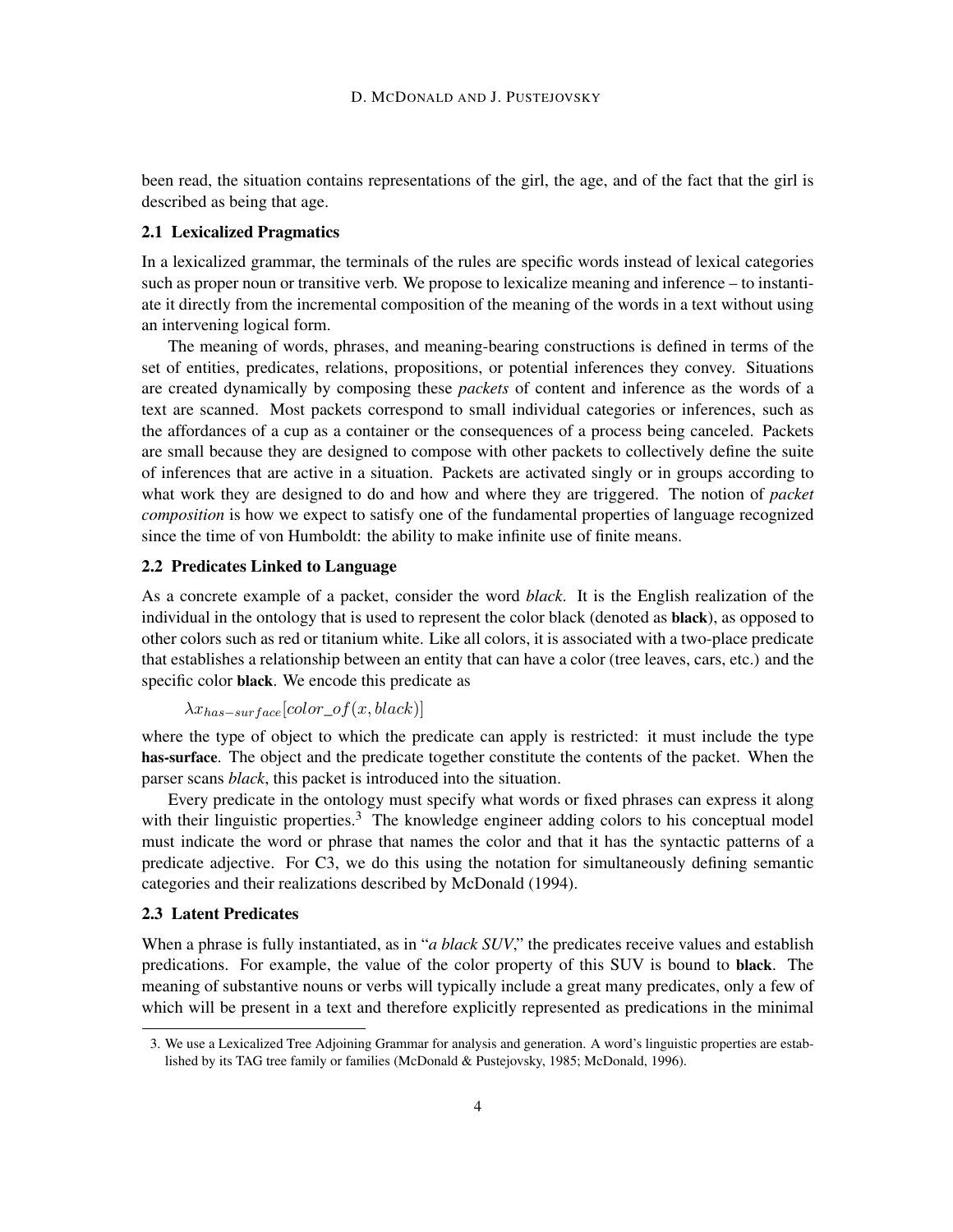model. The other predicates are *latent*. They may be relevant as the text continues; they may supply default assumptions that drive implicatures; or they may simply remain part of the background knowledge associated with the word, as we discuss in Section 4.3.

In C3 we treat predicates formally as *lambda variables*. These are structured objects defining a relationship between individuals of a specific category, constrained in the range of values they can take, i.e., what the variable can be bound to (McDonald, 2000). This information is self-contained within the object defining the variable: the category of individuals to which it applies, the restrictions on possible values, and the default values that can be assumed in the absence of actual ones.

For example, if the participants of an event are physical objects then it is always the case that the event happened at some location, even if we do not know its identity. When the analysis of our initial example had only gotten this far: "*a 14-year-old girl died*," we knew that the death must have happened at some location, but we didn't know what that location was. The location could still be described, but only indirectly: "*where the girl died*" or "*the place where the girl died*." Once the text continued, "*. . . in the Kurdish city of Sulaimaniya*," the latent variable that represented the location of the event is accessed and bound to that city. Note that this narrows the category of the location to a city, and we would say "*the city where the girl died*."

In our implementation, a composite category defines all the possible properties, relationships, and habitats (see below) that its instance individuals can have or can participate in, all represented by lambda variables. When we introduce a packet into the situation, this potential becomes accessible, even when just a small part is present in the minimal situation model. We employ a wrapper around all variables, effectively a programming trick, that lets C3 create an instance of each variable (potential predication) linked to the relevant individual instantaneously in one step, at the moment the individual is introduced into the situation.

## 2.4 Frames and Habitats

Packets are C3's building blocks. Most packets contain roughly the same amount of information as we intuitively associate with a single word (*black*, *cancel*). But of course there are relational structures that are considerably larger, structures that should be instantiated as a single unit but that have multiple parts and activities, such as an airport or a birthday party.

For C3, we represent these as *habitats* (Pustejovsky, 2013a). The notion of a habitat has its intellectual roots in two places. The first is as an extension and deepening of *qualia theory* (Pustejovsky, 1995). We introduce a habitat into the situation all at once, but which aspect of it is in focus (which gets priority in dictating interpretations and making inferences) depends on what is in focus in the text being read, as we illustrate in Section 3.1.2. The term "habitat" deliberately plays on the ecological metaphor to guide intuition as to what should be included in a frame and what should not.

The other source for habitats is the knowledge representation techniques of classical AI: scripts for representing stereotypical events and episodic knowledge (Schank & Abelson, 1977), and especially the notion of a frame (Minsky, 1975). Minsky developed the concept of a frame during a seminar in the spring of 1972 that was dedicated to Newell and Simon's (1972) book *Human Problem Solving*, starting from Bartlett's (1932) notion of a schema. Over time, frames evolved into today's RDF triple-stores and weakly expressive description logics, retaining just the notion of a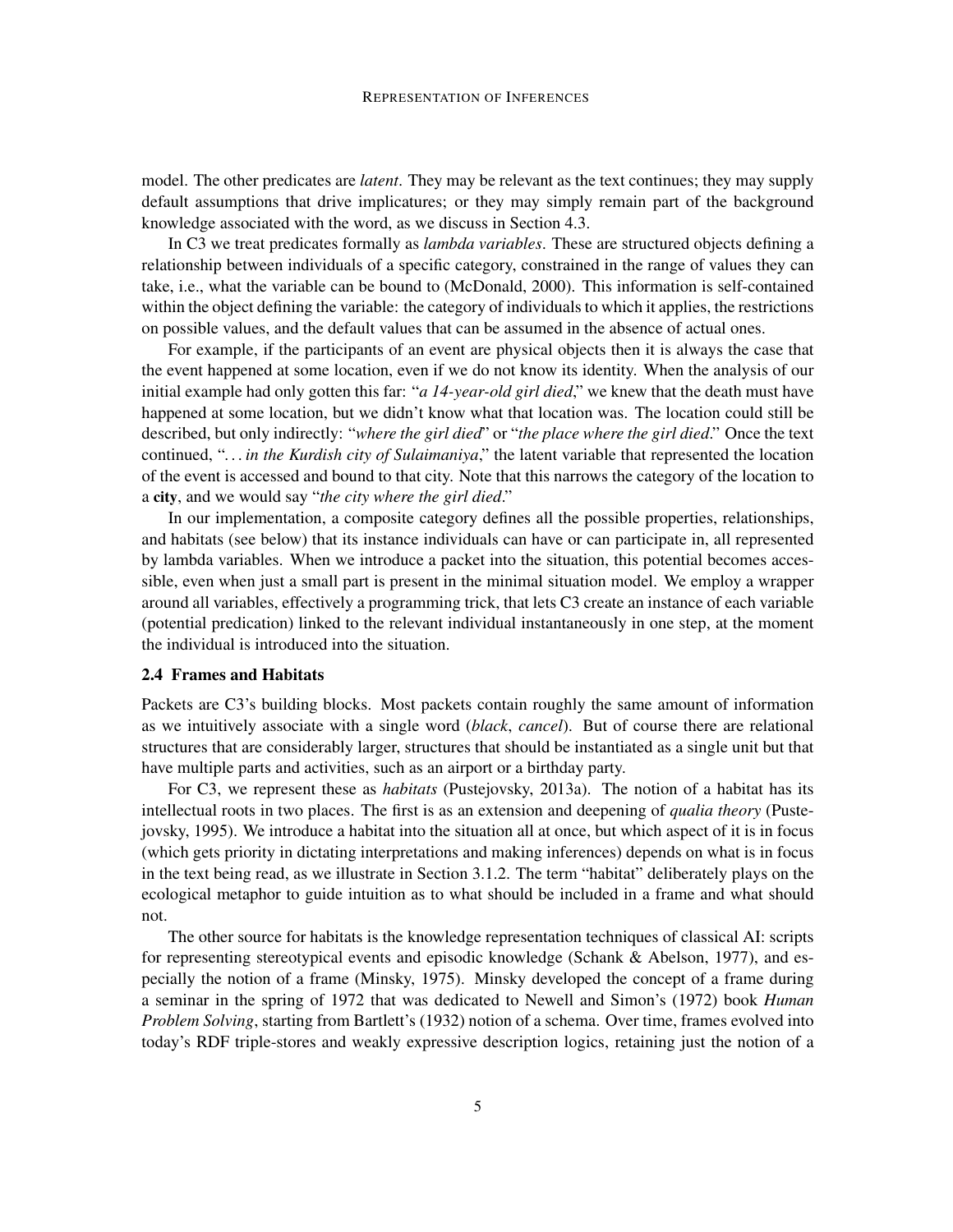taxomically organized classes as containers for "slots" (properties) that can be restricted to a range of possible values.

We have returned to something close to Minsky's original conception, where frame theory emphasized the transformations that would occur as perspectives changed or scenarios progressed, and focused on frame recognition and repair to account for variations. Inferences and other actions are tied to the creation of frames and to changes in their slot values by invoking "attached procedures." Minsky's frame "systems" are mirrored in our habitats by sets of frames that are organized according the qualia they focus on (see 3.1.2). We are, however, using modern computational tools for abstraction and inheritance. Early knowledge-based language comprehension research used prebuild monolithic frames; ours are assembled dynamically according to what is actually needed given the content of the text.

#### 2.5 Indexical Functional Variables

The contents of a situation reside in a web of relationships and possibilities, most of them coming from the active habitats, others coming from the discourse relationships that structure the interpretation of the text, including relations that keep track of partial information as the text is being read. To represent this, we use a set of indexical functional variables similar to those in the Pengi system (Agre, 1988). These variables designate constant, functionally identical relationships within the processes of the system, while their values vary transparently to fit the moment-to-moment situation.

One of Agre's examples was the variable the-cup-I-am-drinking-from, which would be bound to whichever of the three cups that he kept in his office that he was drinking from at the moment. The things he could do with this cup were always the same, while the identity of the cup would vary. The actions the system takes are stated once in terms of indexical variables – the presuppositions and significance of a functionally designated object is always the same. Actions are not dependent on particular values, only on the function those values serve. Their actual values are managed automatically and transparently according to the situation at hand.

#### 2.6 Pegs

In Pengi, the deictic variables are managed by its perceptual system. In our framework they are managed by the parser and identify the structure it has observed and the relationships it expects. In most instances an indexical such as theme or new will be bound to specific individual, but since the situation is being updated incrementally as each word is scanned, there are always moments where a phrase is incomplete, its head and type not yet identified, but its impact on the situation still needs to be established. To do this we use Luperfoy's (1992) notion of a *peg*.

For example, at the point in the parse where we have read just "*a 14-year-old*," the indexical variable current-np-referent is bound to a peg that was created when the parser scanned the "*a*" and recognized that it was starting a noun phrase that would have a referent. The peg provides a place to accumulate predications and establish expectations. For example we know that whatever this referent may turn out to be, it is something for which it makes sense to have an age measured in years. The peg's properties are transferred to a regular individual once the head of the NP (*girl*) has been scanned. Section 4.2 provides another example of this process.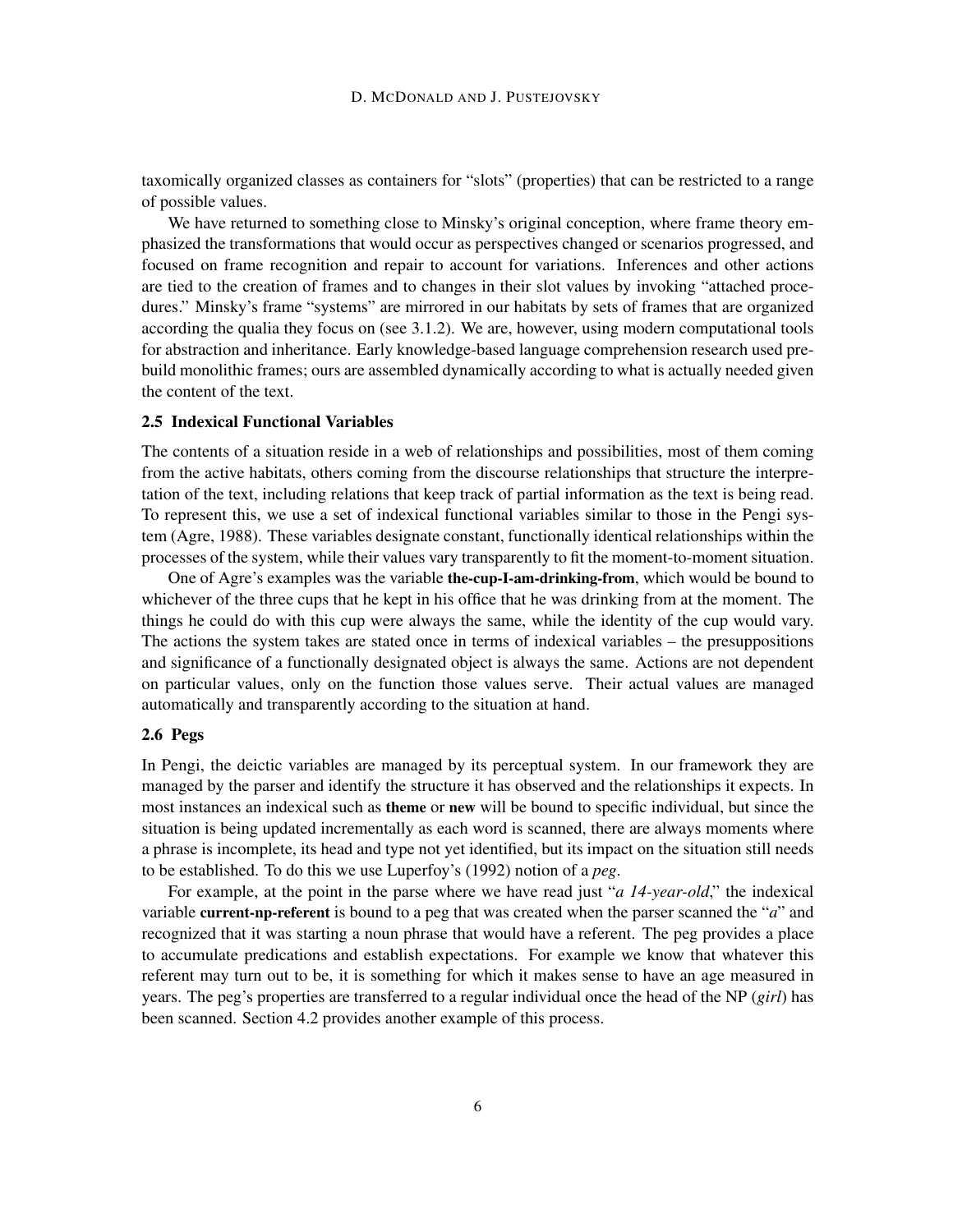It is an interesting psycholinguistic question whether earlier context has already established the overall topic and narrowed the semantic field from which the referent of an incomplete phrase like "*14-year-old*" will be drawn. The term "bird flu" was in the title of the news article that this excerpt appeared in. Anyone familiar with the subject will know the types of individuals that will be discussed and, given the age mentioned in the phrase, will presume that it refers to a person. In other contexts, for example at a bar, the presumption might be that the 14-year-old was a single malt scotch. Whether people use such pre-established semantic fields or wait a moment to hear the head word is an open question that could be tested in a well-designed experiment.

## 2.7 Representational Principles and their Consequences

We have arrived at a set of principles for the representation of world knowledge in C3. These are an overlay on an otherwise conventional system of categories and properties in a specialization lattice. The aim is to provide a flexible link from language to the ontology while retaining the economy of only having to state axioms and relation types once. These principles include:

- Only add a category to the ontology if it makes a contribution, e.g., it adds predicates, statechange affordances, presuppositions, or defaults.
- No representation without realization. Every category should correspond to one or more words, phrases, features, or syntactic constructions.
- Predicates are only defined once; they may be restricted to different values at different levels in the category lattice but they retain their identity.

In a conventional representation, there is a substantial distance in the specialization lattice between the particulars that appear in a text, such as a sport utility vehicle, which will be close to the bottom, and what we know about the vehicle, e.g. that it is a container, which is stated at a high level and applies to a great many things besides SUVs. It is difficult to use language in such a system. Our need to have packets for domain-specific words that refer to general predicates and affordances (our *lexicalized pragmatics*) cannot be easily accommodated.

## *2.7.1 Unique variables*

We chose instead to separate the realization facts (what words and construction are used) from the axiomatic facts (what predicates and operations apply and what follows from them). In C3, an SUV acts like a container because its category literally incorporates the container category and uses its variables to express the affordances available to its passengers and to state facts such as when one passenger gets out there is one fewer inside.

We do this by making all variables (predicates) unique. They are defined once, as one object in the representation, on a category as far up in the lattice as possible for maximal application. On more specific categories a variable will usually be restricted. For example the contents variable of container is defined there as a collection of an unknown number of entities of unknown types. When we move down to, say, **passenger-transporter** (see Section 3.2), the type of the collection is restricted to person. On a particular type of passenger-transporter, say airplane, the restriction on the variable will be further restricted to the different roles of people on an airplane.

The vocabulary is stated against these restrictions. Any packet that includes container adds to the situation model the fact that its contents are in one of two states, expressible as being *in* (*inside*)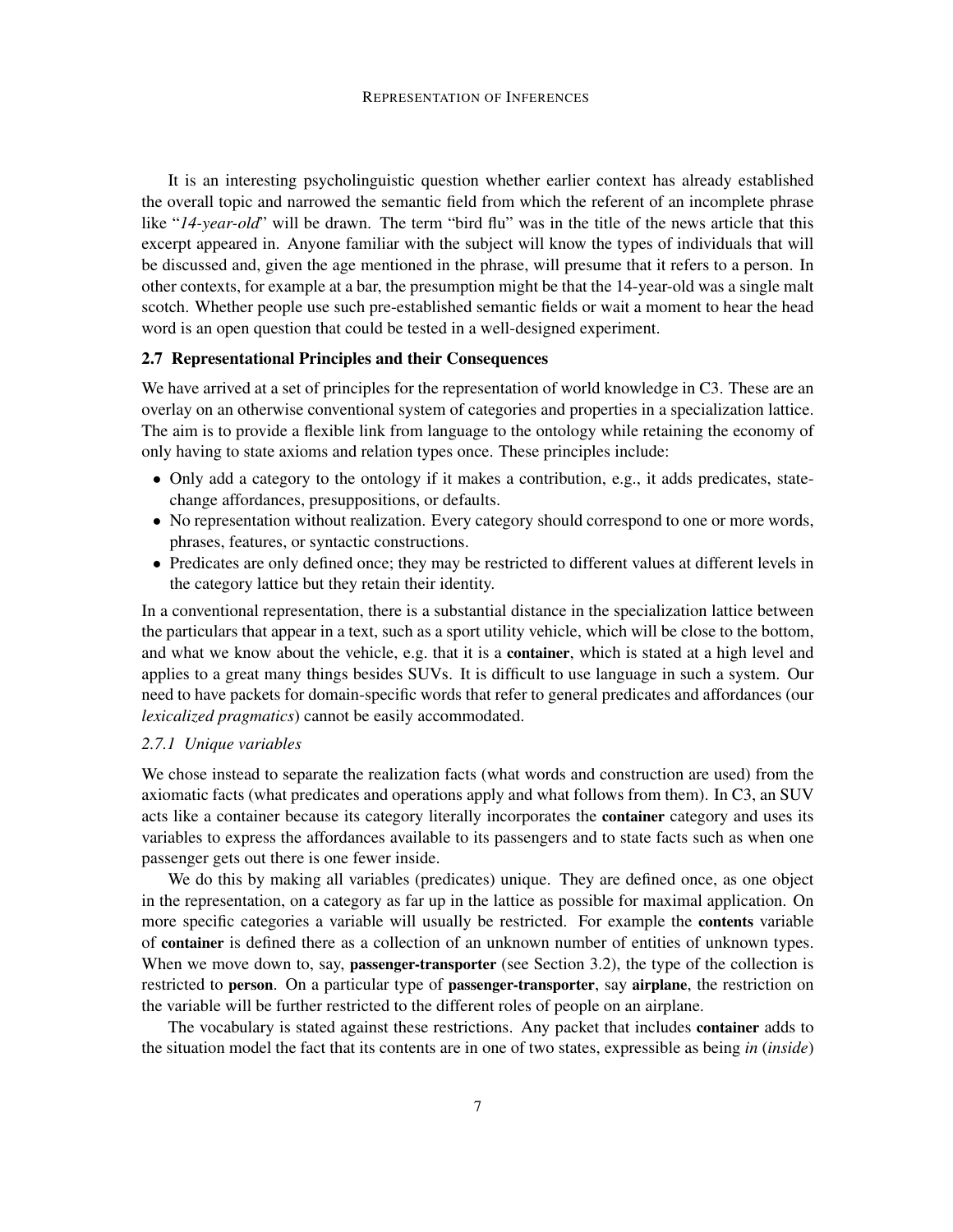or *out* (*outside*) of the container, and have the affordance of being able to move between these states. But we say that we *take* or *pick out* jelly beans from a jar (they cannot move on their own). We watch a squirrel *climb out of* a garbage can (they can move on their own, and the movement involves ascending a height). When the variable is restricted to the category person, we refer to *passengers* or use their roles (*driver*, *pilot*, *steward*), and they *go into* or *get out of* the container.

#### *2.7.2 Pre-cached, "Composite" Categories*

Allowing different local restrictions on the same predicate object lets us achieve an economy of expression for axioms, which is essential for working with large ontologies, while retaining flexibility in how to define packets of the vocabulary since realization facts can refer to restriction categories at very different levels in the ontology. But this comes at a cost, since any word with a rich meaning will have a packet that introduces dozens if not hundreds of latent variables (particularly for habitats) that will entail including a proportional number of categories.

We make this manageable by using what we call *composite categories*. We define them as a conjunction of regular categories. We then pre-cache the categories' variables (with their restrictions) to create a single computation object. The result has the behavior we would get by using ordinary inheritance, but with none of the costs of traversing the lattice to collect the variables and apply their restrictions.

While a composite category often just collects the categories that are above it in the hierarchy, there is no requirement that it do so. Categories from very different parts of the ontology can be incorporated into a single composite. This makes for an ontology that is easier to maintain, since there is no requirement to force everything into a single lattice with single lines of inheritance. Composite categories can be incorporated into other composites. When this happens, the incorporated composites are treated like macros that are unpacked inline and repackaged as a new class.<sup>4</sup>

## 2.8 The C3 Architecture

Figure 1 shows the basic framework of C3. Solid blue lines from the text trace the activation path up from the first part of the text to add packets (in green) or larger habitat frames (in blue) to the situation as a whole (outer box). Dotted lines show later additions to the situation (upward arrows) or inferred interpretations made by the situation (downward arrows). Orange arrows within the situation sketch relationships developed among the packets by binding variables.

C3's workflow begins with the perceived input; in our research this is the sequence of words in a text. Words are interpreted as they are reached by the parser and contribute packets of content of different sizes and function to a growing situation. This leads to the instantiation and assembly of highly structured sets of prototype relations and events, anticipated scenarios, and specific or prototypical individuals, places, and the like. The situation then governs the expectations and interpretations of words and phrases as the analysis continues.

The C3 architecture assumes that utterances are interpreted incrementally, making use of inferential packets which drive the compositional construction of meaning. The result of the interpretation process is a minimal simulation of the situation denoted by the utterance.

<sup>4.</sup> We work in Lisp and make heavy use of the multiple inheritance capabilities of the Common Lisp Object System (Gabriel, White, & Bobrow, 1991).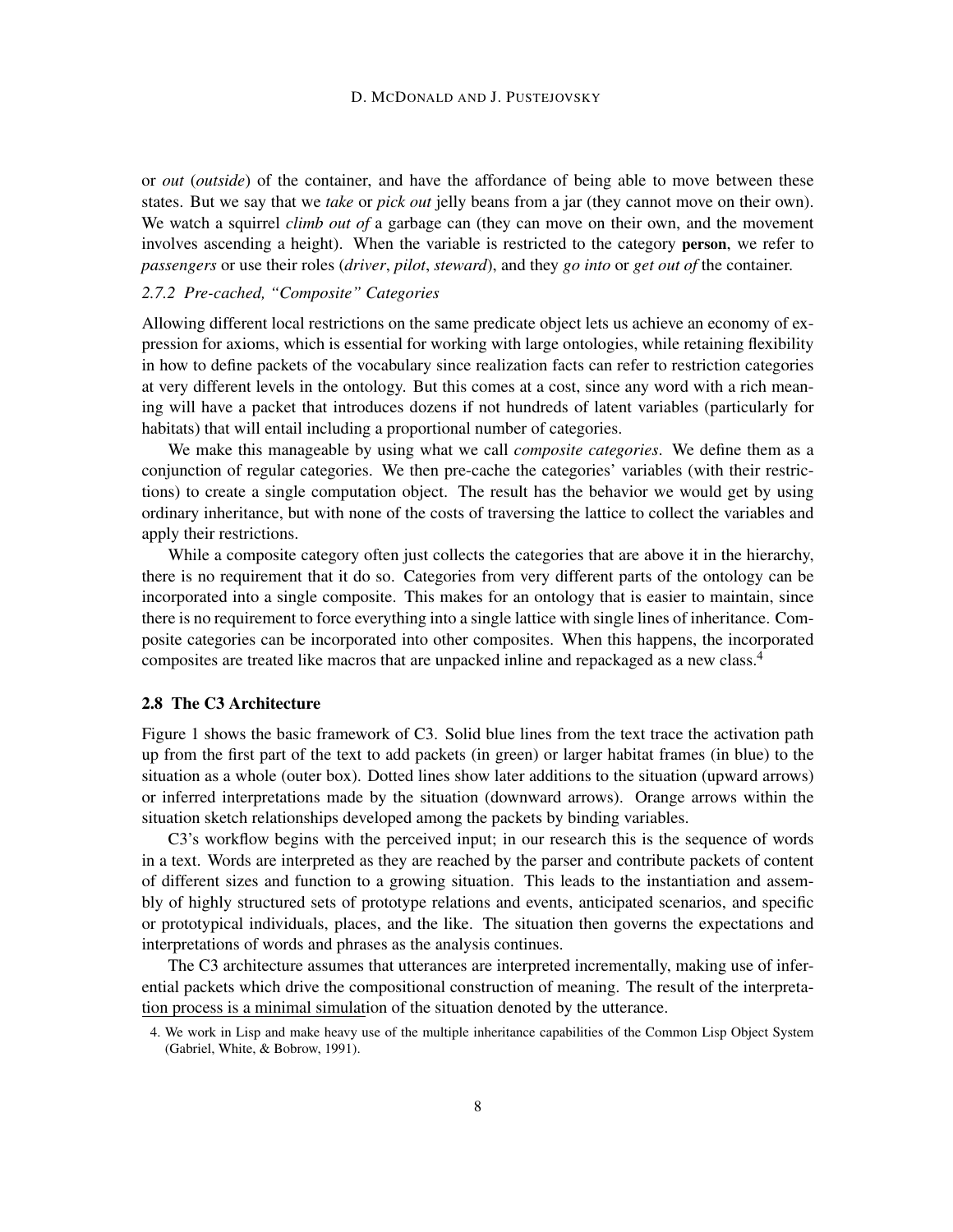

Figure 1. The C3 architecture. As described in Section 3, the airport habitat includes a latent representation of its normal entities, roles, and activities. The C3 analysis incrementally brings some of these into focus, instantiating relationships and grounding otherwise anonymous text references such as the 550 people.

## 2.9 Our Claims

We make two principal claims about the nature of natural language understanding as a computational process:

- Language understanding is an incremental process, where all levels of analysis syntactic, semantic, and pragmatic – are carried out simultaneously.
- This process is governed by a highly structured, predictive model of the ongoing situation that actively incorporates our background knowledge of the world.

These claims are consistent with what is known from psycholinguistics about the language comprehension process in people – the only example we have of fully effective language processors (see Section 1.2). However, substantiating these claims from a computational perspective requires an implementation to establish that the claims are coherent and to provide a platform for experimenting with different mechanisms and representations. The two sections that follow illustrate how different facets of the new or newly revived technical capabilities we have just described are deployed. In particular:

- Organizing the meaning of words as 'packets' of model-level content along with overt and implicit predications (in Section 3.1.1).
- Providing a partial, incremental predictive representation of phrases' referents as they are read (in section 4.2).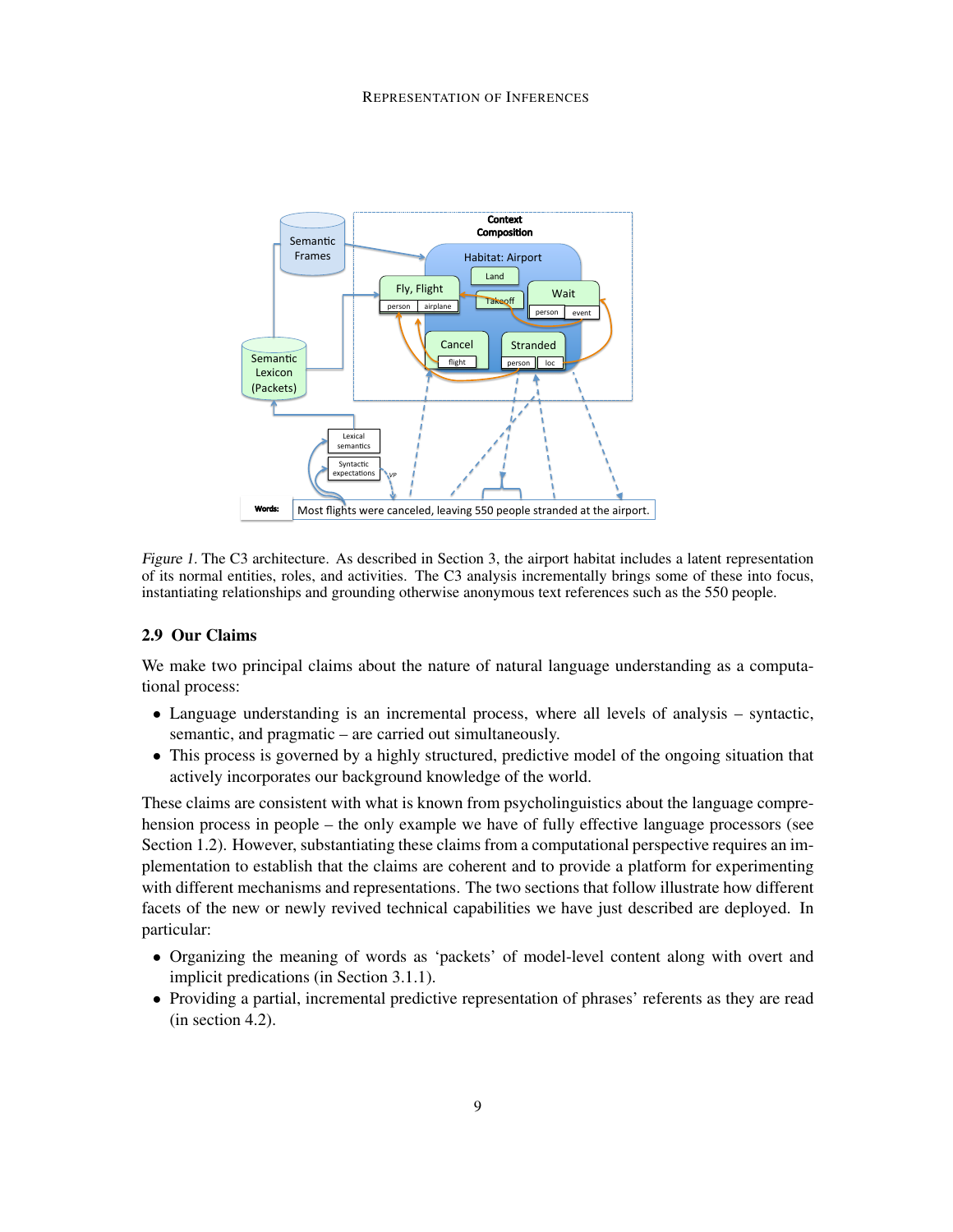- Using the situation to provide defaults through coercion and as a means of creating a real-time simulation of an utterance as it unfolds through the semantic interpretation process (in Section 3.2).
- Treating situations computationally as the sum of the understanding of what has been said, along with what is implied and what might follow (in Section 3.2).
- Providing functional landmarks to the content of a situation to permit one-step application of anaphoric-style inferential gaps (in Sections 4.1 and 4.3).

## 3. Creating and Applying a Situation

In this section we describe how the situation is established and drives inferences during C3's comprehension of an utterance. We focus on this text.

"*Most flights from the Luis Munoz Marin Airport in San Juan to the Leeward Islands were canceled Monday, leaving about 550 people stranded at the airport.*" 5

Taken just for its literal content, as most of today's language understanding systems would do, the result leaves many questions open. In particular, where did these 550 people come from, and why are they stranded? In the section below, we show how lexical semantic knowledge associated with the words in this example direct our inferences towards "filling in the gaps" in the literal assertions from the text. We then demonstrate how packets of information are formed from lexical items and how they compositionally build contextually salient inferences.

#### 3.1 Lexical Structures

Outside of a specific context, most high frequency words are ambiguous. Even once a word sense has been determined, there are still differences in logical perspective to sort out or metonymies to decode. We describe our approaches to these problems in this section.

## *3.1.1 Simple ambiguity.*

Consider the word *flights*, which has different meanings in different domains. It could refer to a *flight of stairs* or be part of a fixed phrase like *flight from stocks*. It could refer to a quantity of beer or champagne or it could be a nominalization of *flee*. A fully populated language understanding system would have all of those readings and more. In the context of this example it refers to an airline flight, but C3 must establish that fact before it can instantiate the air-travel habitat and activate its affordances.

We know from psycholinguistic studies that all of the senses of a polysemous word are available for about 250 msec after the word is read and that after about 500 msec, roughly when the next word has been read, only the contextually appropriate sense is available (Swinney & Hakes, 1976). The context provided by the situation is sufficient for people to rapidly and unconsciously disambiguate words that are ambiguous in isolation like *flight*. The question is how does this happen. Sublexical' techniques have been explored, including marker passing (Charniak, 1983) and lateral inhibition (Cottrell & Small, 1983) though only in small systems.

<sup>5.</sup> This is a self-contained excerpt from a news article about the impact of Hurricane Earl on Puerto Rico (The New York Times, August 31, 2011).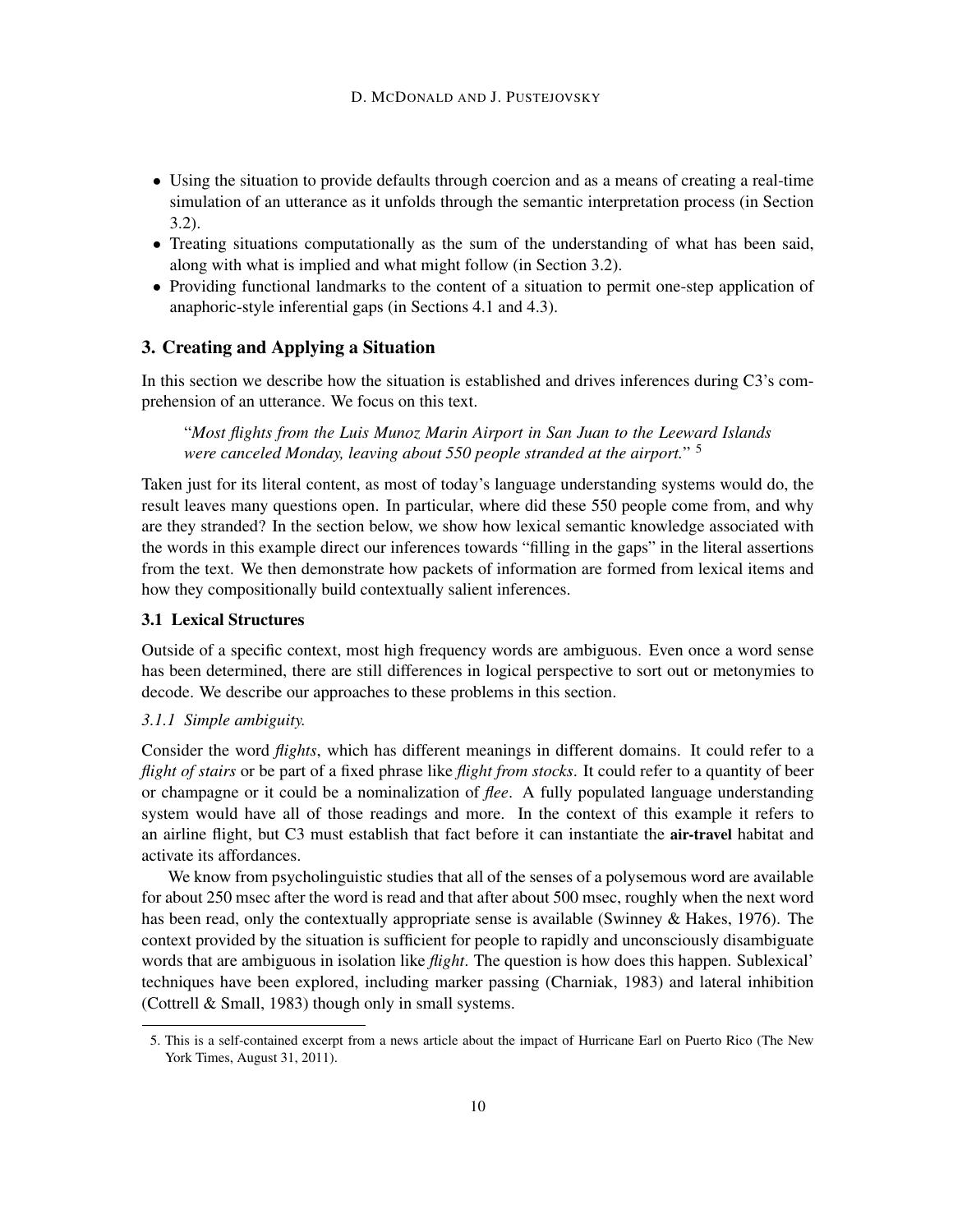In C3, each kind of 'flight' that it knows about (for which is has a packet in its lexicon) has its own projection to the grammar, and will introduce its own semantically-labeled reading into the analysis when it is scanned, such as airline-flight and flight-amount. This mirrors the observed immediate activation of all the word's senses. When the next word is scanned, the word *from* in this example, it introduces its own projections, including its possibilities for composition in C3's lexicalized semantic grammar. This lets us use a simple disambiguation policy: only senses that can extend through composition with the phrases around them can have their meaning incorporated into the situation. The others are ignored. In this example we get airline-flight because the preposition *from* is part of the rule pattern that applies to 'flights' as movement (i.e., "flights *from* the Luis Munoz Marin Airport").

As we suggested earlier, another possibility is that in an ongoing, established context such as news about a hurricane, the set of available readings for ambiguous words has already been narrowed to just those that are applicable in that semantic field. The psycholinguistic studies of lexical access (Small, Cottrell, & Tanenhaus, 1988) may well be based on stimulus conditions and probes that do not apply in the normal use of language between interlocutors who know they are in a shared situation. This would replace the problem of word sense disambiguation with the more realistic problem of recognizing the situation type. We intend to investigate this question in our future work.

#### *3.1.2 Lexical entries in the generative lexicon.*

In Pustejovsky's (1995, 2013b) Generative Lexicon theory, the lexical entry for a content word (as opposed to a grammatical function word such as *most* or *from*) encodes three kinds of information:

- Its argument structure, which spells out what arguments the word takes, how they are realized syntactically and govern semantic role selection;
- Its event structure, its class of event (state, process, transition) and how it structures its implicatures (Pustejovsky, 1991);
- Its qualia structure, the basis of logical polysemy, implicated in coercion and type shifting.

The argument structure is integrated into the rule sets of the grammar and helps with simple disambiguation. The event structure is part of the habitats that are added to the situation and provides a scaffolding for anchoring events and action sequences. The qualia structure organizes the applicable predicates and affordances.

Qualia and logical polysemy. The Qualia consist of four basic roles, each of which can be seen as answering a specific question about its associated object. Each contributes a complementary set of latent predicates to a word's meaning:

- Formal roles encode taxonomic information about the lexical item (the is-a relation). *What kind of thing is it; what is its nature?*
- Constitutive roles encode information about the parts and constitution of an object (part-of or made-of relation). *What is it made of; what are its constituents?*
- Telic roles encode information on purpose and function (the used-for or functions-as relation). *What is it for; how does it function?*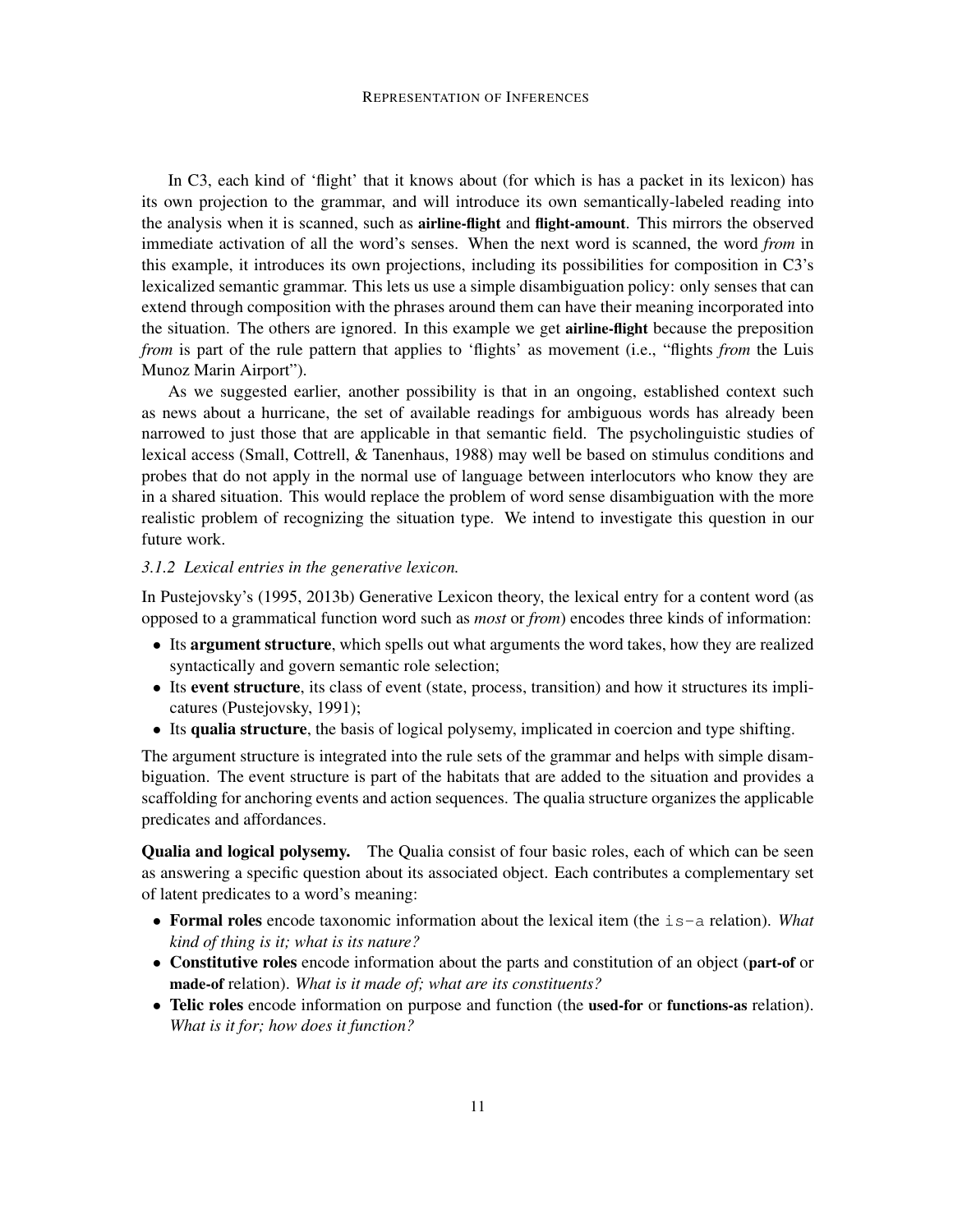• Agentive roles encode information about the origin of the object (the created-by relation). *How did it come into being; what brought it about?*

Most words have alternative readings that are characterized by different qualia: the newspaper you read (telic), the one you spill coffee on (constitutive), the one whose editorial opinions you disagree with (agentive). This distinction is referred to as *logical polysemy* (Pustejovsky & Boguraev, 1993). Once a content word has been narrowed to the domain where it has a specific meaning (simple disambiguation), the next step is to determine its qualia role, to disambiguate it logically.

The qualia role that applies in a particular instance cannot be determined independently of the rest of the context. If the text was *My flight just landed*, it would be the constitutive role, since we are talking about the airplane that the flight used and only physical things can land. If our flight was rescheduled, it would be the agentive role. All of these alternatives are part of the **air-travel** habitat – a frame that factors into different parts (incorporated habitats) according to which qualia is involved. In this instance of *flight*,<sup>6</sup> it is the telic role and it links to the portion of the habitat that organizes knowledge about flights as conveying people from place to place.

#### 3.2 Habitats, Actions, and Composition

Airports have control towers, runways, taxiways, gates, and terminals. These are all available in the airport habitat. These are entities and relationships that the habitat knows about, but they are latent rather than part of the situation's minimal model. The principal activity at airports is air travel, and, if we ignore its personal aspects (making reservations, getting to/from the airport, buying food, shopping), the most salient aspect of air travel is the flights. Flights are also habitats. They have a plane (the equipment), a crew, passengers, baggage, and food. They are run by particular airlines, have a flight number, and travel from one airport to another.

In the telic reading of *flight*, the habitat includes a script that lays out the typical sequence of events and activities that constitute air travel. Airplanes are containers and they can move. Like any moving container, when they move (taxi, take off, fly, land), they convey their contents with them from their starting point to their destination. There are enough of these 'passenger-transporters' in the world that they form a useful composite class: cars, buses, trains, bicycle-pulled carts, trucks, and others. This ensures that their common core is shared, particularly, for our purposes, the words that accrue to this level, such as *passenger*.

The interpretation of *flight* is as a process. There is a state of affairs that holds before this process starts and a different one after it ends. The principal difference between these two is in the location of the airplane and its contents: the passengers, their baggage, the crew. Before the flight leaves they are at the origin airport, afterwards they are at the destination airport. Any habitat like flight that involves scheduled process comes with the default assumption that once the process has started it will continue until it ends.

To represent the content of the first part of this text, C3 instantiates a flight habitat with values for the variables that we know. This adds to the situation a collection of an indefinite number of individual flights, where each of these otherwise unidentified flights originates in San Juan and terminates in an airport in the Leeward Islands. Each of these flights has a carrier and a flight

<sup>6.</sup> Recall that the context is *"Most flights from the Luis Munoz Marin Airport in San Juan to the Leeward Islands were canceled Monday . . . "*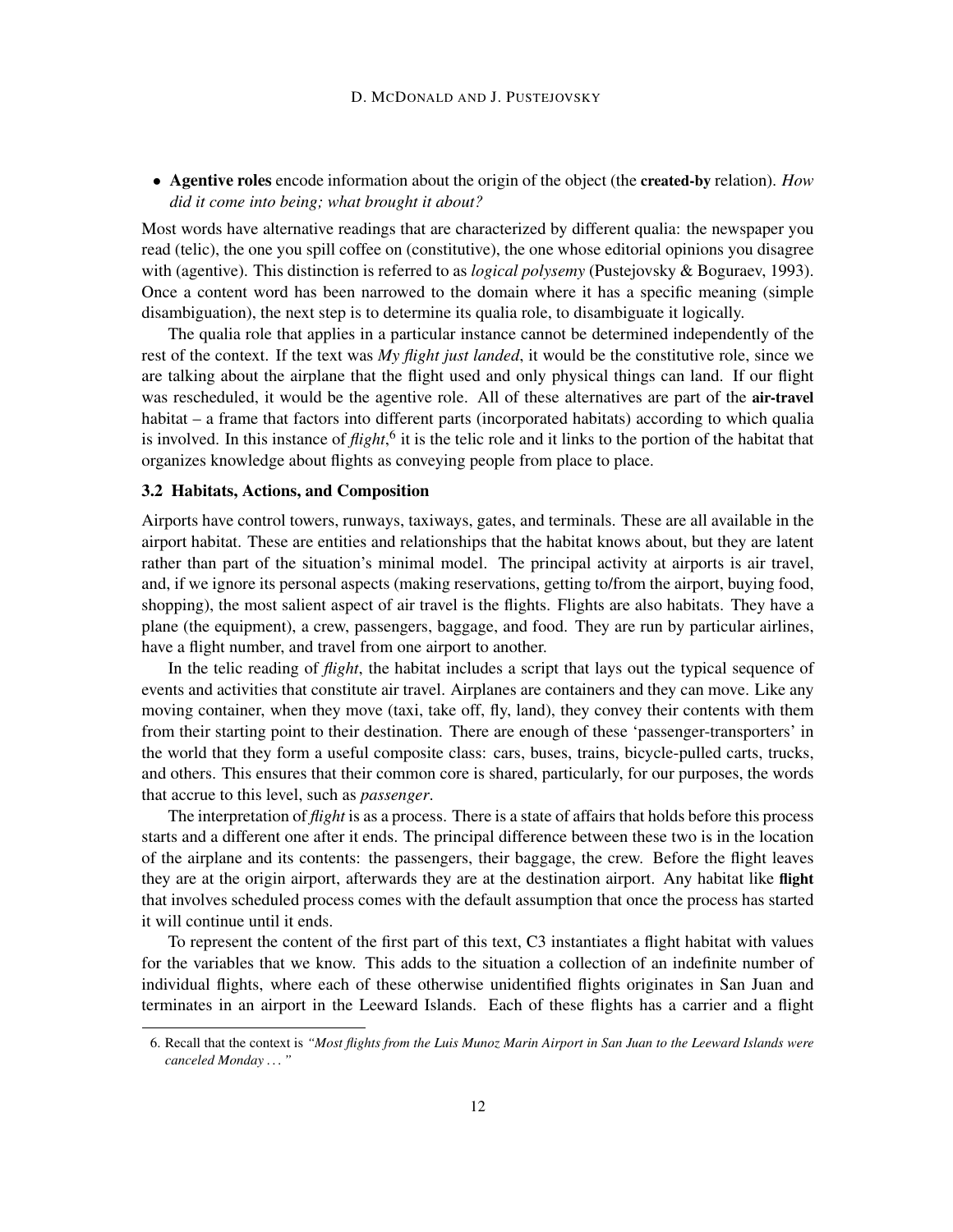number, a crew and a passenger manifest, but these are latent properties whose values are unknown, just as we do not know the actual number of flights in the collection.

Compositionality *Cancel* is an operator over processes: it modifies the situation rather than simply adding to it. Its syntactic configuration (as main verb) establishes that it applies to the value of the functional variable syntactic-subject, i.e., the flights. Since the only qualia of flight that involves a process is its telic function of transporting its passengers from one place to another, that aspect of the flight habitat becomes central to the situation.

Applying the operator cancel to the flights cancels this process. To cancel a flight means that it does not start (the flight does not *take off*). This modifies the situation to reflect the fact that the conditions that held before the process would have started still obtain: the passengers who would have been on the flights are still at the San Juan airport, as are the crews and the planes.

Situation-driven binding. In the last portion of the canceled flights example, we have a result clause, "*leaving about 550 people stranded at the airport*". Given its form, the syntactic relation of this adjunct to its main clause tells us that this state of affairs (the stranding of the people) happened because of the event in the main clause (the cancelation of most of the flights). Being stranded is a habitat in itself, associated with air travel but not a part of it per se in the way as, say, losing one's luggage. The meaning of *stranded* is that there was an intention to move that has been blocked: the path of the passengers' expected futures has been interrupted. Note that the airport employees are not stranded, because they have a different role in the air-travel habitat, i.e., they work at the airport.

Inferences should be guided by what is salient in what is perceived – the text that C3 is interpreting and the situation model created for it. The cancelation brings into focus within the situation those elements that were most affected by it: the passengers, the air crews, and any other individuals whose intended future path of events was shifted. This salience makes it simple to interpret the two definite references in the result clause. Given the context provided by this situation, we can bind the referent of *the airport* to San Juan's Luis Munoz Marin airport because the flight habitat has already created properties for two airports (origin and destination). The origin airport is the more salient of the two because it is the one impacted by the cancelation. Similarly, the *550 people* are resolved to be the only people who are made salient by the cancelation: the passengers and crew who would have been on the flights that did not take off – did not follow their intended, default future path.

This section has illustrated our claim that language understanding is governed by knowledgerich, predictive models of the ongoing situation We have shown how this makes it simple to draw complex inferences in C3. We first recognize and instantiate the appropriate situation type ("activity at an airport"). That large habitat is focused on a particular qualia as the text is incrementally interpreted ("most flights"), and specialized through composition as C3 continues reading and introducing packets into the situation ("canceled"). This provides the context in which the identity of the "550 people" is immediately established, because they have the situation's role of passengers, made salient by the cancelation of their flights. In the next section we will walk through this process in detail on a smaller, fully implemented example.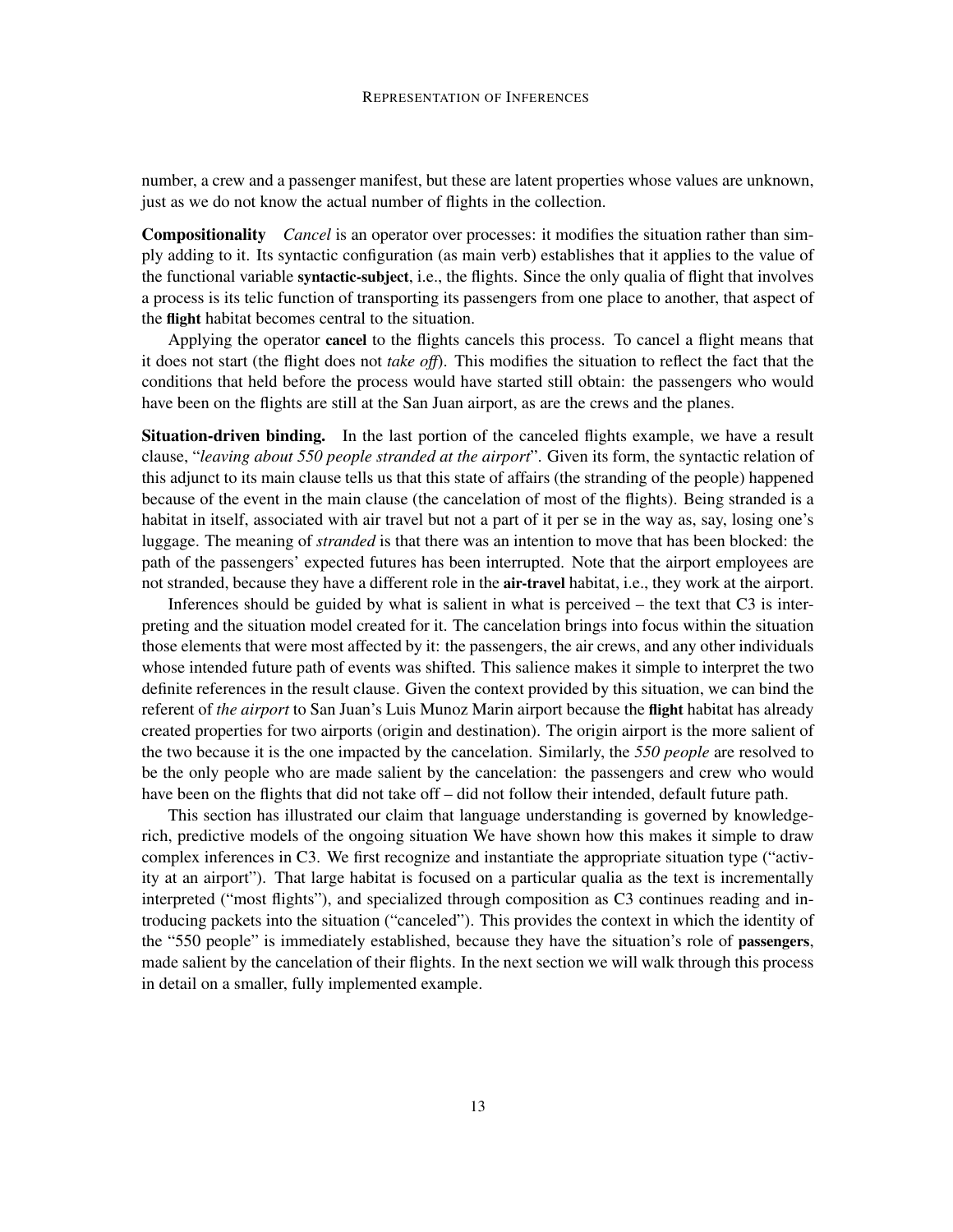#### D. MCDONALD AND J. PUSTEJOVSKY

| Line | Time | Message                                                      |
|------|------|--------------------------------------------------------------|
| 72   |      | $[19:51]$ <heavy2> black ford suv has entered wakil</heavy2> |
| 73   |      | [19:52]   $\leq$ Heavy2 $>$ two people are dismounting       |

Table 1. Team chat excerpt from Empire Challenge 2010

#### 4. A Detailed Example: ISR

We have access to a set of logs of actual text-chat collected from an Intelligence, Surveillance, and Reconnaissance (ISR) team during the Empire Challenge 2010 military exercise. These are from a team that was composed of three camera operators, an analyst, and a coordinator, all communicating over Internet Relay Chat, reporting on the movements and activities of other players in this live Army exercise in a simulated set of Afghani villages. This excerpt illustrates the sort of gap that we are focusing on. Camera operator Heavy2 is reporting on an event involving a car 'of interest' in the Wakil village that he is observing.

It is obvious to us where the people came from. In this section we lay out how we make it equally obvious to the C3 System.

## 4.1 The Initial Situation

Line 72 of the chat transcript, entered at 19:51 pm, is the first time that observer Heavy2 has typed anything for several minutes. This speaker shift has cleared the situation of any active habitats or facts, and moved their content to a passive store from which they can be reactivated when mentioned again. In this case, the "*black Ford SUV*" was already identified and designated as a 'vehicle of interest' earlier at 18:27, and at 18:50 there was the report "*three guys have gotten in to black ford suv at wakil*." Not only is there a known individual to add to the situation (rather than building a new individual), but something is already known about it:<sup>7</sup>

SUV-1: container.contents = collection(count > 3, type = person). The discourse history established that the SUV is value of the given indexical variable. The value of the new variable is the fact that it has entered the village. This reintroduces the already-known village into the situation model, along with the fact of the event, but nothing else. The present location of the SUV is known (it is part of the minimal model), but nothing is known about its previous location except that it had one: "*where the SUV was before it entered Wakil*."

From the text there is nothing else known about the SUV, not even whether it has stopped moving. But in the actual world of the observer, all of this is an established part of reality: It approached along a particular road at a particular angle to the viewer; the sun was shining, creating a shadow of a particular size; buildings in Wakil are made of concrete and painted some color. All of this is true, but only what is actually given in the text is present in the situation. The rest is latent.

#### 4.2 Expectations

In C3, texts are parsed incrementally word by word so as to get the greatest amount of leverage from the situation. From line 73, reported a minute after the report about the SUV, C3 reads the word

<sup>7.</sup> The expressions used in this section are purely notional for purposes of illustration. In C3's implementation their equivalents are configurations of typed objects linked by pointers and organized by indexical-variables bound by the situation object. We cannot describe their actual elements and organization in the space available.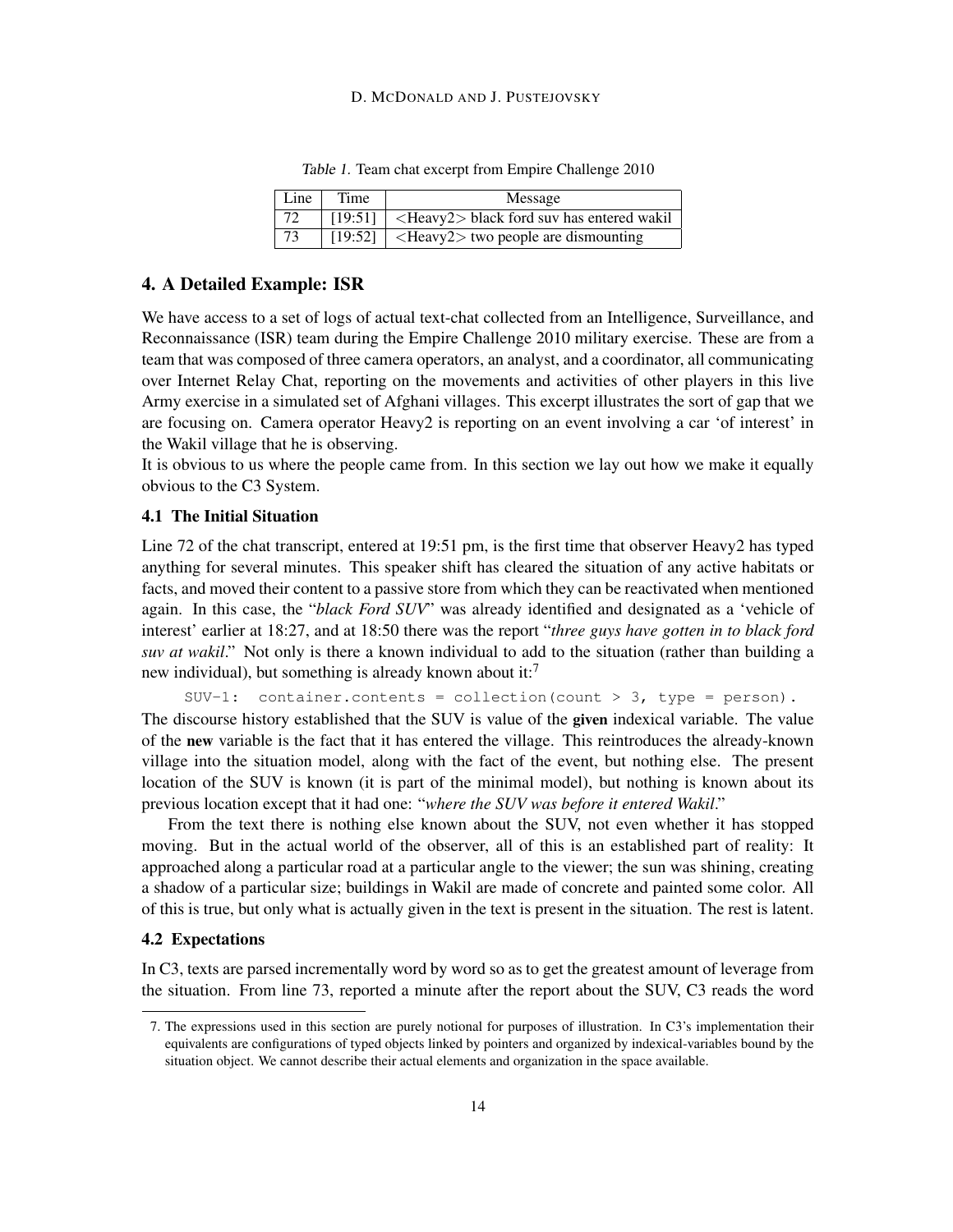*two*. As a nominal premodifier, this deploys a peg and its packet establishes that there is a collection of size two, but that is all that is known at that moment. The rest of the text could refer to two of the windows on the SUV being opened, or two of its doors:

```
Peg(x): collection(count = 2, type = x)
```
Upon reading *people*, the head of the NP, the peg is replaced by an individual representing a collection of two people, but again we know nothing more. There is an expectation, however. The people must have been somewhere before this, even if we do not yet know where. Since some things, like the locations of the objects of discourse, are essential to understanding (physical objects do not just appear in a puff of smoke). This information gap leads to an expectation that we will either be told the location or should assume one given the available evidence:

people-2: type = collection-2, physical-object.location = ?).

#### 4.3 Composition

C3 then reads the verb group of line 73, "*are dismounting*." It adds the packet for *dismount* to the situation and notes that this is an ongoing action:

```
dismount = transition.inprogress
movement.from = high
movement.to = low(ground)
 movement.actor = v:subject
```
From the syntactic construction, it knows that the collection of people supplies the obligatory argument to *dismount*: who is doing the action.

Dismount is a movement. Every instance of a movement comes with predicates for where its participants (the two people who are moving) were before the action and where they are after it. None of these values have been given explicitly, although a firm default for dismount is that the final location is the ground. (One dismounts from a horse or a piece of gymnastics equipment.)

To establish the value of their prior location (where they dismounted *from*), C3 uses what amounts to anaphoric reasoning: namely, what are the known locations given the present situation? This gives us the village and the SUV, but the SUV should be preferred because the thing one dismounts from must be close by (compare "*two people are walking up to it*") and the SUV is salient because it is the value of the discourse theme indexical because it is a 'vehicle of interest':

```
during.before(dismount-1):
people-2.physical-object.location = SUV-1
dismount-1.movement.from = SUV-1
```
This binding has significant side effects. Dismounting from the SUV presupposes that it is stopped, so C3 coerces the motion of the SUV in line 72 to a "stopped state." (Compare secret service agents dismounting from the presidential limo during a motorcade.) If two people have *left* the SUV, qua container, then the number of people known to be in the vehicle (at least four) is reduced by two.

What has happened is that the introduction of the **dismount** to the situation initiated a limited inference process to identify the location the people dismounted from. Integrating the dismount with the established enter or the SUV provides a "people-containing" location to the inferential search ("inside the SUV"). If there had not already been such a location in the current situation, the search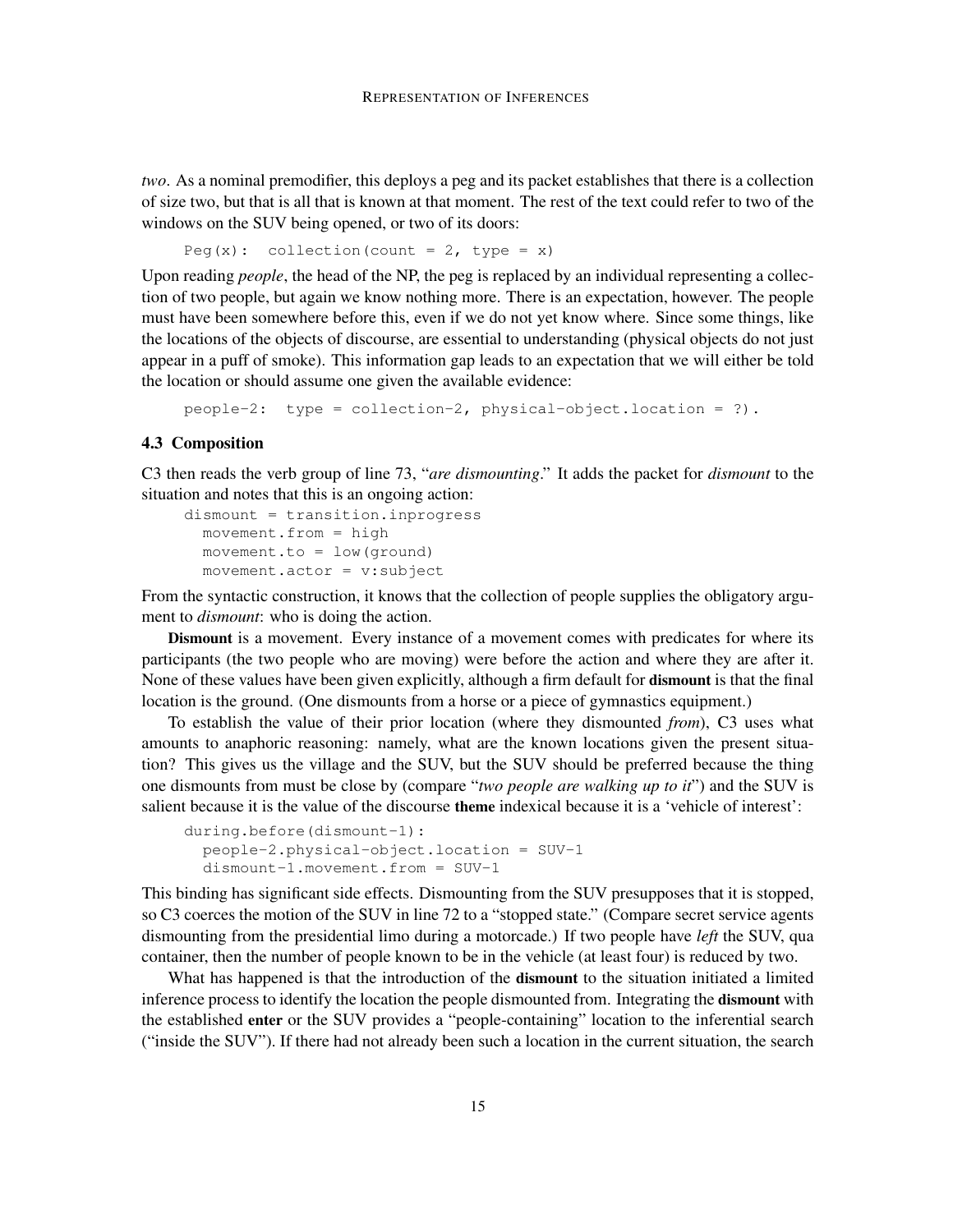would not go any further, and just posit that the location exists and wait for more information to come in, just as with our initial example of the Iraqi girl.

This example has illustrated our claim that language understanding is an incremental process where every level of analysis is carried out simultaneously. We have shown how partial interpretations impose constraints on how they can be completed. We have demonstrated the immediate effect of the implicatures conveyed by lexical packets (e.g. every physical object has a location) in creating expectations as they are incorporated into the situation, and leading to constrained searches of the content of the situation organized by automatically-maintained indexical variables.

#### 5. Related Work

We believe we have adopted a genuinely new perspective on deep natural language understanding. Others have worked on the same problems of course. Here we look at alternative approaches to gap inference, the use of frames, and parsing.

Gaps To the best of our knowledge, the first person to describe "gap filling" was Clark (1975), who called this inferential process *bridging*. He described it as "the construction of implicatures" in order to "bridge the gap from what [the listener] knows to what is intended" (p. 170). In a logical framework, the process of adding implicatures in order to make sense of a text is usually treated as a form of *abduction*. This sort of defeasible reasoning has been studied at length by Hobbs (1993), who views language understanding as finding the least-cost proof of the text's logical form. Asher and Lascarides (1998) take a similar abductive approach to bridging inferences. They differ from Hobbs in using discourse cues and rhetorical relations to trigger their search for suitable implicatures, and by running their search inside a representation of the text in their version of Discourse Representation Theory.

We can also be said to be using abduction in that we add implicatures to our minimal model of the situation to bridge the gaps in the text ("the men had been in the SUV"). However we do not follow Hobbs and formulate this as search over propositions and axioms by a theorem prover. Instead, our approach is similar to Asher and Lascarides' use of DRT to constrain where to look for implicatures. We use the structure of our situation model to provide similar constraint. Moreover, we take the psycholinguistic evidence seriously and use an architecture that anticipates inferences as latent variables that are deployed when a gap in the text triggers them.

Frames In the 1970s, there was work on frame-based language understanding, but either it formulated the problem in ways that could not be extended, such as the anticipated questions approach of Charniak (1975), or it made theoretical assumptions that have since been rejected as psychologically unrealistic and unnecessary: separating syntactic, semantic and pragmatic analysis into cascaded independent modules.

During the 1980s and into the 1990s, frames devolved into just a way to talk about a database record of related fields that served as a template for the output of topic-specific information extraction systems. Over time, the semantics of these structures was clarified and the result is today's description logics and the Web Ontology Language OWL (Horrocks, 2005). The original conception of frames as a way to manage perspectives and provide defaults was lost.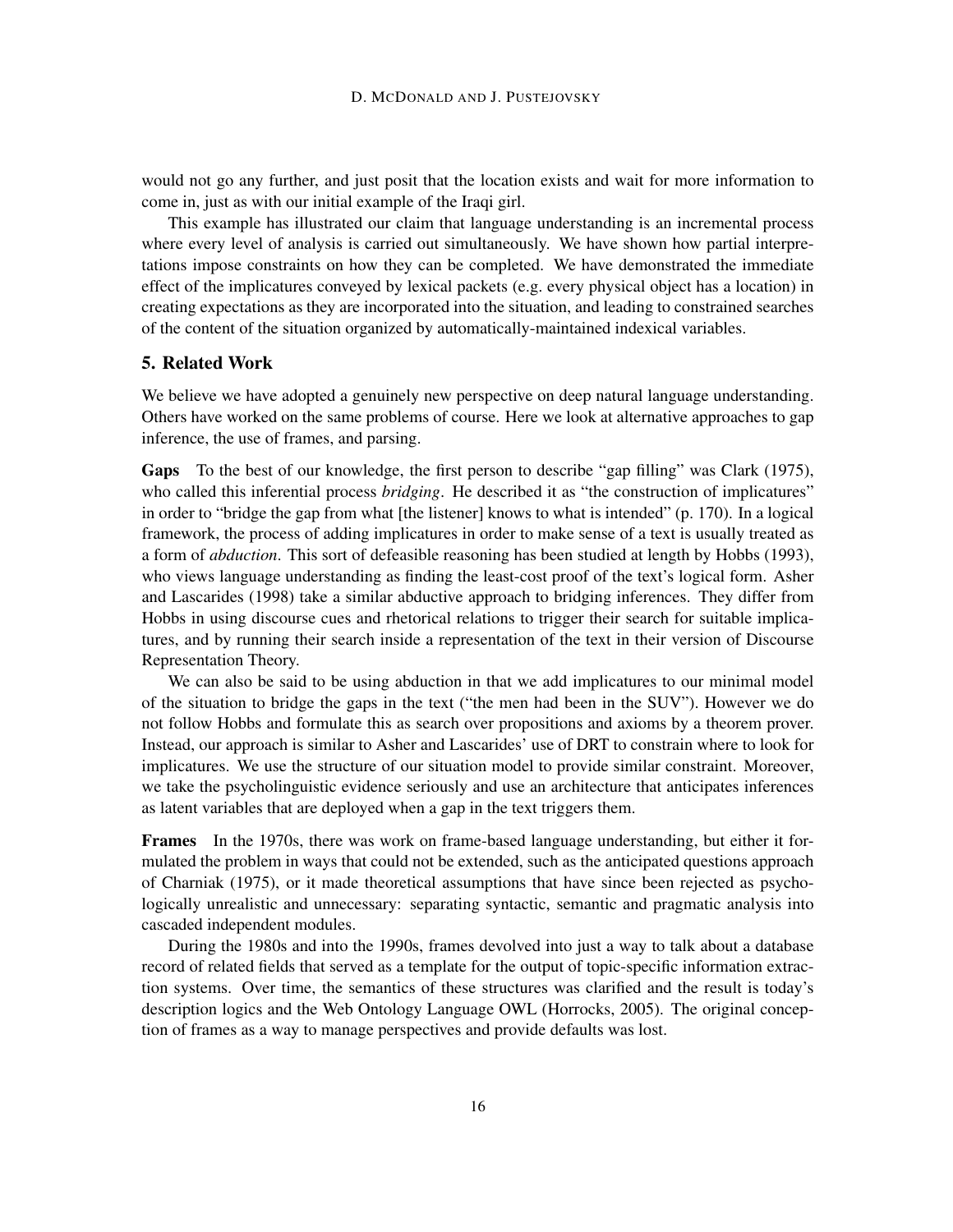The Berkeley FrameNet Project is a curated effort to define the meaning of concepts (Baker, Fillmore, & Lowe, 1998).<sup>8</sup> It uses frames as hierarchically organized containers of relationships, usually stated in terms of the standard Filmore case relations (agent, patient, manner, etc.). FrameNet is a lexicalized ontology that we can draw on in our research, but it is not suitable as a source for schemas to organize a situation.

Parsing Virtually all approaches to parsing today rely on training or extending a probabalistic model and searching for the most likely analysis given the features and corpus their models were developed on. There is a body of recent work on what that community calls "semantic parsing" (Kwiatkowski et al., 2011). However, they construe this as a problem of recovering a sentence's logical form given matched pairs of short texts and logical expressions as a training set. This is quite different from our research on understanding a text in depth in order to apply implicatures, establish predictive affordances, and instantiate a model of the larger situation a sentence is part of.

There are three other efforts that are engaged in the same kind of high-precision, in-depth, linguistically principled language understanding work as we are. We all share a preference for rule-driven, largely deterministic analysis based on a lexicalized conventional grammar. We all see the problem as identifying the content of a text for some other program to use for reasoning. Clark and Harrison (2009) use a version of GPSG and have facilities for recognizing entailments and other pragmatic phenomena. Much of their recent work is aimed at adding to and querying a massive knowledge store through a highly structured interface (Gunning et al., 2010). Allen's research group (2007) focuses on the problems that occur in task-oriented dialogue. His group uses a grammar based on a combination of GPSG and HPSG that is mapped to a logical form that is grounded in a large general ontology; task-specific representations are created by mapping from that ontology. The LinGO group at Stanford and U. Washington (2010) has an extensive semideterministic HPSG parser. The output of their expressions is a set of formulas represented in minimal recursion semantics (Copestake et al., 2005) that are comparable to those used by Hobbs (1993) for abductive reasoning.

#### 6. Future Work

In this paper, we have presented a computational architecture for a novel way to encode and exploit the knowledge and inferences that make up a word's meaning. Utterance meaning, we argue, involves the construction of "cognitive simulations" by the listener, of the situation being described. On this view, lexical knowledge is composed of packets of frame-like structures, encoded as typing specifications, event and participant structures, and *qualia* structure (Pustejovsky, 1995). In addition to this enriched array of lexical semantic information, we introduced the notion of *habitats* (Pustejovsky, 2013a), a data structure that provides the conceptual underpinning for constructing the simulations compositionally. This information is deployed by the processing mechanisms of Sparser (McDonald, 1996), creating a dynamic interpretation of the event as it unfolds in the model.

Clearly, there is much to be fleshed out, and it is difficult to evaluate our proposal without more elaborate and extensive modeling. One of the most promising and challenging aspects of this proposal is the exploitation of habitats in constructing a simulation. But questions remain, including

<sup>8.</sup> The FrameNet Project's use of the term "frame" derives from the linguistic notion of a "case frame."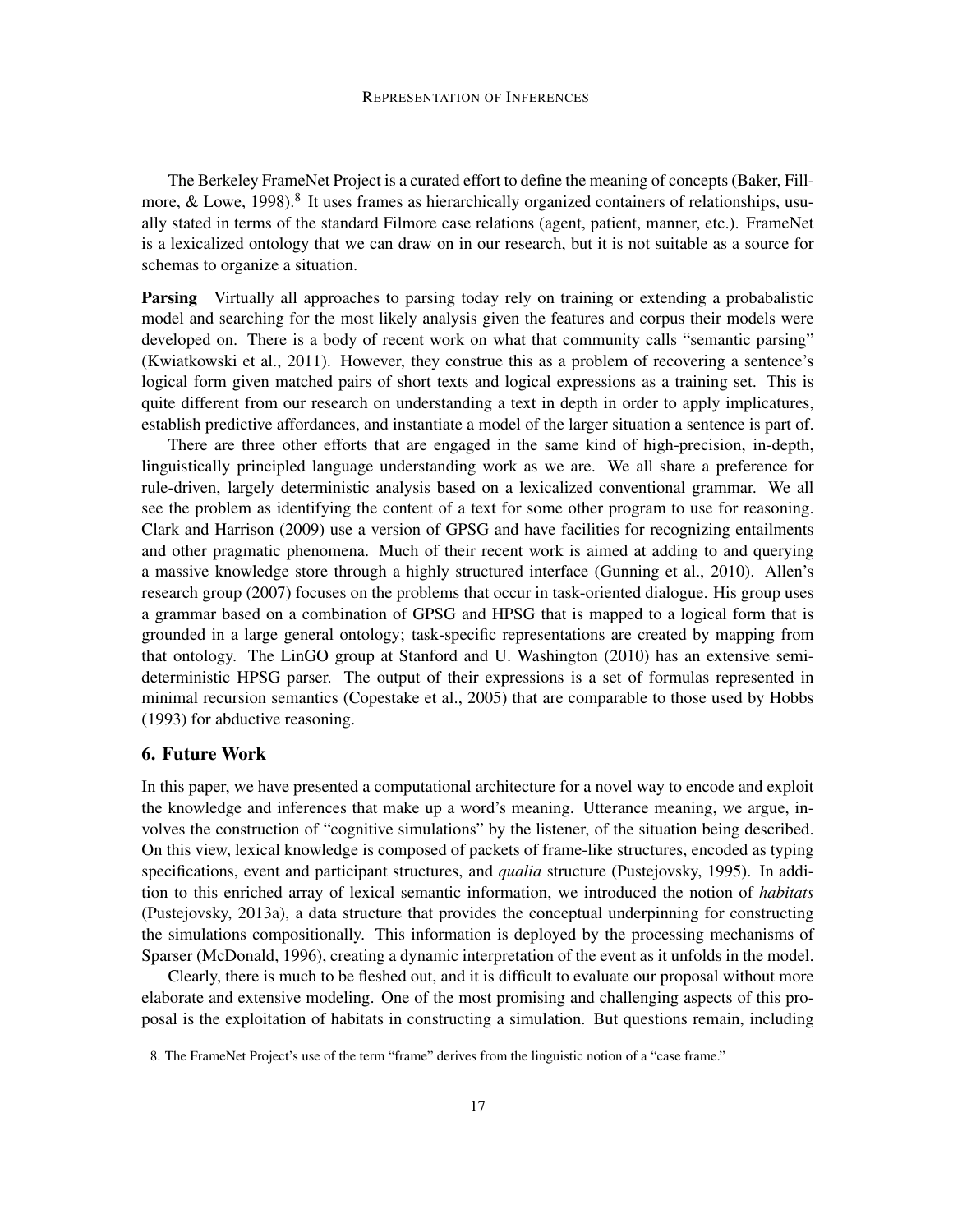the following: (i) how are habitats systematically constructed or related to the qualia structure associated with objects and events? (ii) what are the specific mechanisms of habitat composition, giving rise to minimal simulations that are cognitively plausible? We are currently exploring these issues as they impact our design decisions for an efficient, robust, and incremental semantic interpreter. We believe that the outline presented here suggests a specific way in which people integrate and deploy their linguistic and general knowledge jointly to understand discourse.

We originally intended to extend this small model to all five days of the Empire Challenge chat corpus. However, we discovered that the inferential gap illustrated by this example is unique; the rest of the corpus can be understood with just a literal analysis. Consequently, we are shifting our future work to our original choice of topic, the inference-rich domain of following route directions in hiking guides. This will let us develop vivid minimal simulation models and apply our extensive background in spatial and temporal ontologies.

We welcome those who think that there is merit in our goal – to understand how people can use their knowledge for language as quickly and effortlessly as they walk or breathe – to engage in an extended conversation about how this is possible.

#### Acknowledgements

This work was supported in part by the Office of Naval Research under Grant N00014-13-1-0228. Any opinions, findings, and conclusions or recommendations expressed in this material are those of the authors and do not necessarily reflect the views of the Office of Naval Research.

#### References

Agre, P. E. (1988). *The dynamic structure of everyday life* (Technical Report 1085). MIT.

- Allen, J., Manshadi, M., Dzikovska, M., & Swift, M. (2007). Deep linguistic processing for spoken dialogue systems. *Proceedings of the Workshop on Deep Linguistic Processing* (pp. 49–56). Prague: ACL.
- Asher, N., & Lascarides, A. (1998). Bridging. *Journal of Semantics*, *15*, 83–113.
- Baker, C. F., Fillmore, C. J., & Lowe, J. B. (1998). The berkeley framenet project. *Proceedings of the 36th Annual Meeting of the Association for Computational Linguistics* (pp. 86–90). Montreal, Quebec: ACL.
- Bartlett, F. C. (1932). *Remembering*. Cambridge, U.K.: Cambridge University Press.
- Barwise, J., & Perry, J. (1983). *Situation semantics*. Stanford, CA: CSLI Publications.
- Bender, E. M., Drellishak, S., Fokkens, A., Goodman, M. W., Mills, D. P., Poulson, L., & Saleem, S. (2010). Grammar prototyping and testing with the lingo grammar matrix customization system. *Proceedings of the ACL* (pp. 1–6). Uppsala, Sweden: ACL.
- Bergen, B., Chang, N., & Narayan, S. (2004). Simulated action in an embodied construction grammar. *Proceedings of the 26th Annual Conference of the Cognitive Science Society* (pp. 108–113). Amsterdam: John Benjamins.
- Charniak, E. (1975). Organization and inference in a frame-like system of common sense knowledge. *TINLAP proceedings* (pp. 42–51). MIT: ACL.
- Charniak, E. (1983). Passing markers: A theory of contextual influence in language comprehension. *Cognitive Science*, *7*, 171–190.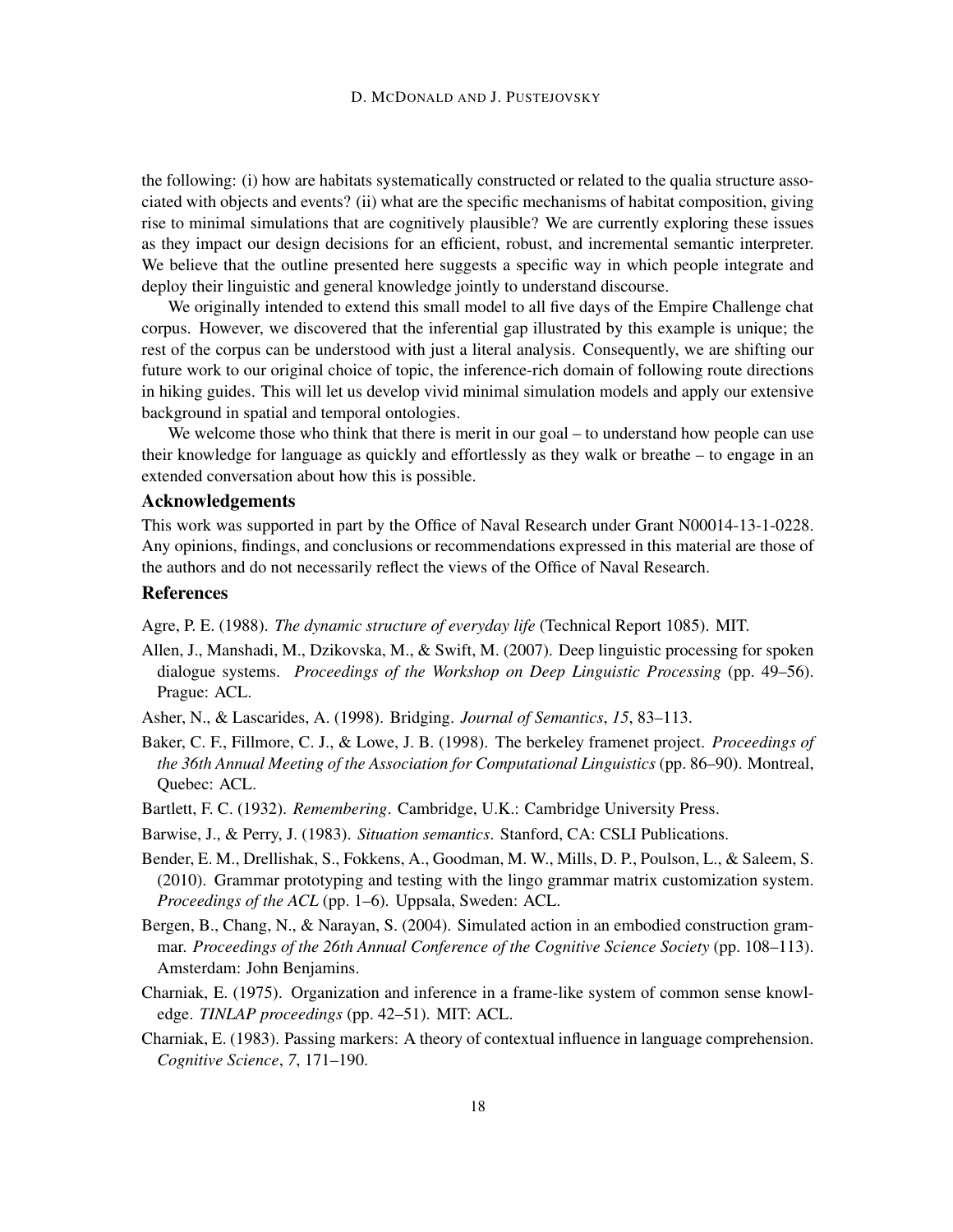- Church, K. W., & Mercer, R. L. (1993). Introduction to the special issue on computational linguistics using large corpora. *Computational Linguistics*, *19*, 1–24.
- Clark, H. H. (1975). Bridging. *TINLAP proceedings* (pp. 169–174). MIT: ACL.
- Clark, P., & Harrison, P. (2009). Large-scale extraction and use of knowledge from text. *Proceedings of the Fifth International Conference on Knowledge Capture* (pp. 153–160). ACM.
- Copestake, A., Flickinger, D., Pollard, C., & Sag, I. A. (2005). Minimal recursion semantics: An introduction. *Research on Language and Computation*, *3*, 281–332.
- Cottrell, G. W., & Small, S. L. (1983). A connectionist scheme for modelling word sense disambiguation. *Cognition & Brain Theory*, *2*, 130–138.
- Fillmore, C. J. (1976). Frame semantics and the nature of language. *Annals of New York Academy of Sciences: Conference on Origin and Development of Language and Speech*, *280*, 20–32.
- Fillmore, C. J., & Baker, C. F. (2001). Frame semantics for text understanding. *Proceedings of WordNet and Other Lexical Resources Workshop*. Pittsburgh: NAACL.
- Gabriel, R. P., White, J. L., & Bobrow, D. G. (1991). Clos: Integrating object-oriented and functional programming. *Communications of the ACM*, *34*, 29–38.
- Grice, H. P. (1975). Logic and conversation. In P. Cole & J. Morgan (Eds.), *Syntax and semantics volume 3: Speech acts*. New York: Academic Press.
- Guha, R., & Lenat, D. (1993). Cyc: A midterm report. *Readings in knowledge acquisition and learning* (pp. 839–866). San Francisco: Morgan Kaufmann Publishers Inc.
- Gunning, D., Chaudhri, V. K., Clark, P., Barker, K., Chaw, S.-Y., Greaves, M., Grosof, B., Leung, A., McDonald, D., Mishra, S., Pacheco, J., Porter, B., Spaulding, A., Tecuci, D., , & Tien, J. (2010). Project halo update: Progress toward digital aristotle. *AI Magazine*, 33–58.
- Hobbs, J. R., Stickel, M. E., Appelt, D. E., & Martin, P. (1993). Interpretation as abduction. *Artificial Intelligence*, *63*, 69–142.
- Horrocks, I. (2005). Owl: A description logic based ontology language. In *Logic programming*, 1–4. New York: Springer.
- Kwiatkowski, T., Zettlemoyer, L., Goldwater, S., & Steedman, M. (2011). Lexical generalization in ccg grammar induction for semantic parsing. *Proceedings of the Conference on Empirical Methods in Natural Language Processing* (pp. 1512–1523). Edinburgh.
- Luperfoy, S. (1992). The representation of multimodal user interface dialogues using discourse pegs. *Proceedings of the 30th Annual Meeting of the Association for Computational Linguistics* (pp. 22–31). Newark, Delaware: ACL.
- Marslen-Wilson, W. (1973). Linguistic structure and speech shadowing at very short latencies. *Nature*, 522–523.
- Matsuki, K., Chow, T., Hare, M., Elman, J., Scheepers, C., & McRae, K. (2011). Event-based plausibility immediately influences on-line language comprehension. *Journal of Experimental Psychology: Learning, Memory, and Cognition*, *37*, 913–934.
- McDonald, D. (1992). An efficient chart-based algorithm for partial-parsing of unrestricted texts. *Proceedings of the Third Conference on Applied Natural Language Processing* (pp. 193–200).